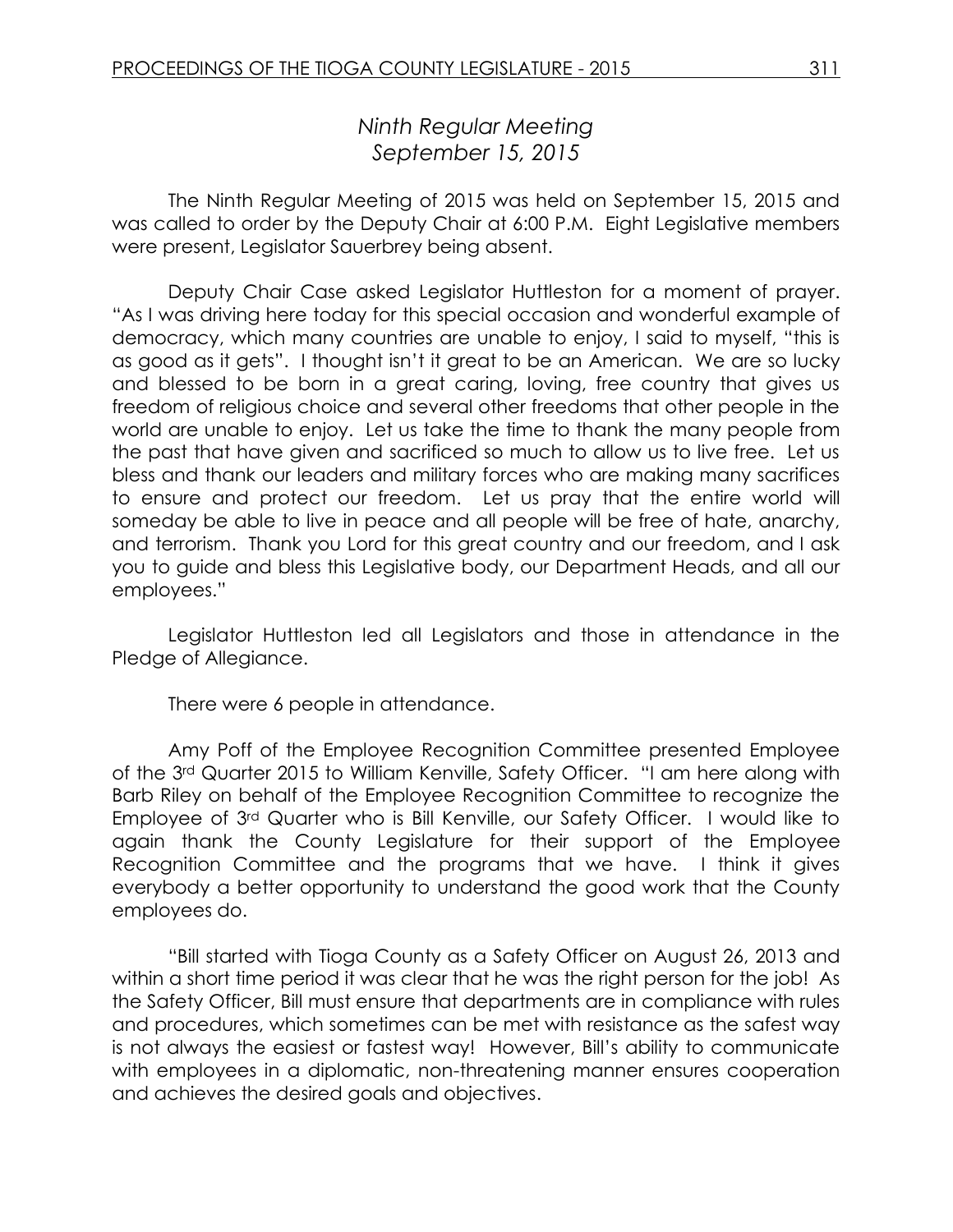"Bill works closely with the Tioga County liability carrier, NYMIR, and largely due to Bill's conscientious performance of his duties, the county received the NYMIR Risk Management Award in 2014. Bill also works with the NYS Department of Labor PESH consultant and has been able to obtain free training, which helps provide employees with the proper tools to do their jobs safely. He has taken a fresh look at the county policies that involve safety issues and has been involved in making needed revisions.

"He is very knowledgeable and willing to assist whenever he can. Recently he assisted the County Attorney in developing her portion of the Continuity of Operations Plan (COOP) by researching COOP templates in other jurisdictions. In his role as the ADA Coordinator, Bill developed brochures for handicap parking education. He has also improved ways to bring safety instruction to county personnel and researched other resources to expand safety topics for departments to access.

"The position of Safety Officer is a part-time position and Bill has established regular working hours, which brings consistency to his availability for county personnel. At the same time when the needs of the county require flexibility, he willingly accommodates, often rearranging his own time for the needs of the county. Bill has genuine concern for the safety and wellbeing of people and is always looking for new ways to improve upon how things are done.

"Bill lives in Binghamton with his wife Vickie and has two children. He is a retired Endicott Fire Captain who served in the Village of Endicott Fire Department for 25 years. In his free time, what little he may have, you might find Bill out on the golf course.

Legislator Hollenbeck spoke and presented a plaque to Bill. "Bill is the reason we take all those tests."

County Attorney Judith Quigley spoke. "Bill started working for the County two years ago and has proven to be a very valuable asset and resource for the safety and risk management requirements and concerns of the County. He works politely and cooperatively with other county departments and employees, and has a good working relationship with the New York State Department of Labor PESH consultant and the NYMIR representative. He stays on top of OSHA changes and regulations, which can involve changes in County policies and procedure to ensure the County is in compliance.

"In addition to his ongoing regular duties, which include driver safety training, annual safety and workplace violence training, and facilitating random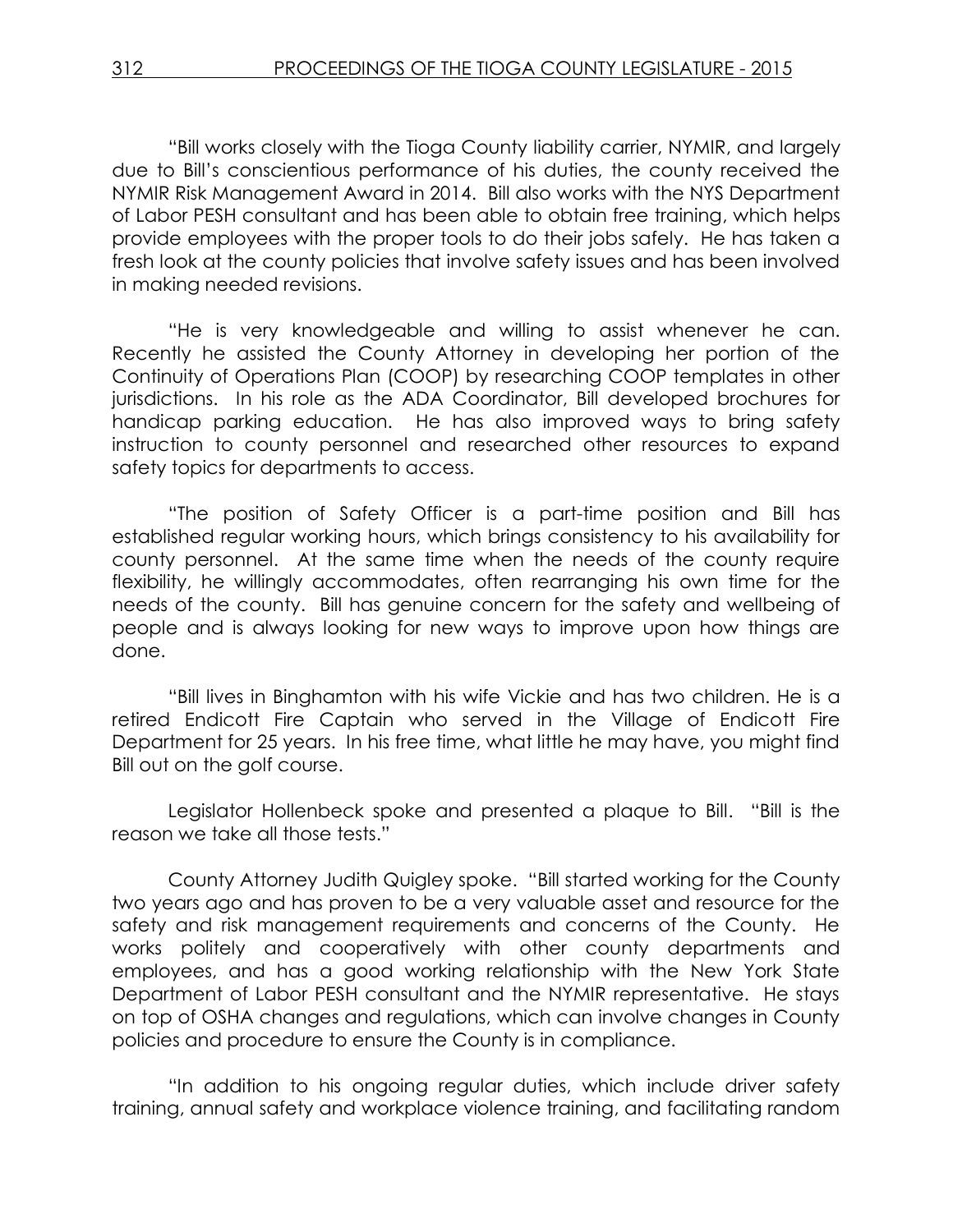drug testing, during Bill's short tenure with the County he has taken on responsibilities that were once overlooked and handled situations that past Safety Officers did not. When a new situation presents itself, he researches the matter so that it is handled correctly, efficiently, and effectively, which often involves him taking on extra work. Because of his calm and diplomatic way of handling complaints and problems, possibly contentious situations have been avoided. Bill has sacrificed his own time by rearranging his established work hours to accommodate the needs of the County.

"Bill performs all of his duties with professionalism and genuine concern for the safety needs of the County, its personnel and the public. Because of his personable and patient demeanor, Bill has successfully met many necessary and desired goals that otherwise may not have been attained. The County has and will continue to benefit from Bill's knowledge and work ethic, and is fortunate to have him in their employ."

Bill Kenville spoke. "I want to say thank you very much to Barb and Amy, and all the Employee Recognition Team members. Thanks to the Legislature for supporting the program and for always supporting our safety program. Thanks to the people who spoke kindly of me when they nominated me. Thank you to the Law Department staff, Diane Stephens who helps me with a lot of report writing and spreadsheets, and proofreading and makes every workday fun. To my boss, Judy Quigley who is actually great to work with and who is always there for me when it comes to support or if I need any guidance. Thank you to everybody."

There was no privilege of the floor.

|       | THE IST OF QUAITED DIIS WAS SUDITIFIED OND IS SUITIFIQITZED AS TOIJOWS |           |           |
|-------|------------------------------------------------------------------------|-----------|-----------|
| Code  | Description                                                            | Equipment | Expense   |
| A1010 | Legislative Board                                                      |           | 230.19    |
| A1165 | <b>District Attorney</b>                                               |           | 1,415.28  |
| A1170 | <b>Public Defender</b>                                                 |           | 1,977.28  |
| A1172 | <b>Assigned Counsel</b>                                                |           | 14,424.90 |
| A1185 | <b>Medical Examiners/Coroners</b>                                      |           | 850.00    |
| A1325 | Treasurer                                                              |           | 3,262.49  |
| A1355 | Assessments                                                            |           | 2,461.53  |
| A1410 | County Clerk                                                           |           | 80.26     |
| A1420 | Law                                                                    |           | 3,162.51  |
| A1430 | Personnel                                                              |           | 2,549.30  |
| A1450 | <b>Elections</b>                                                       | 593.19    | 4,311.94  |
| A1460 | Records Management                                                     |           | 185.32    |
| A1490 | <b>Public Works Administration</b>                                     |           | 24.98     |
| A1620 | <b>Buildings</b>                                                       | 1,381.02  | 48,960.24 |

The list of audited bills was submitted and is summarized as follows: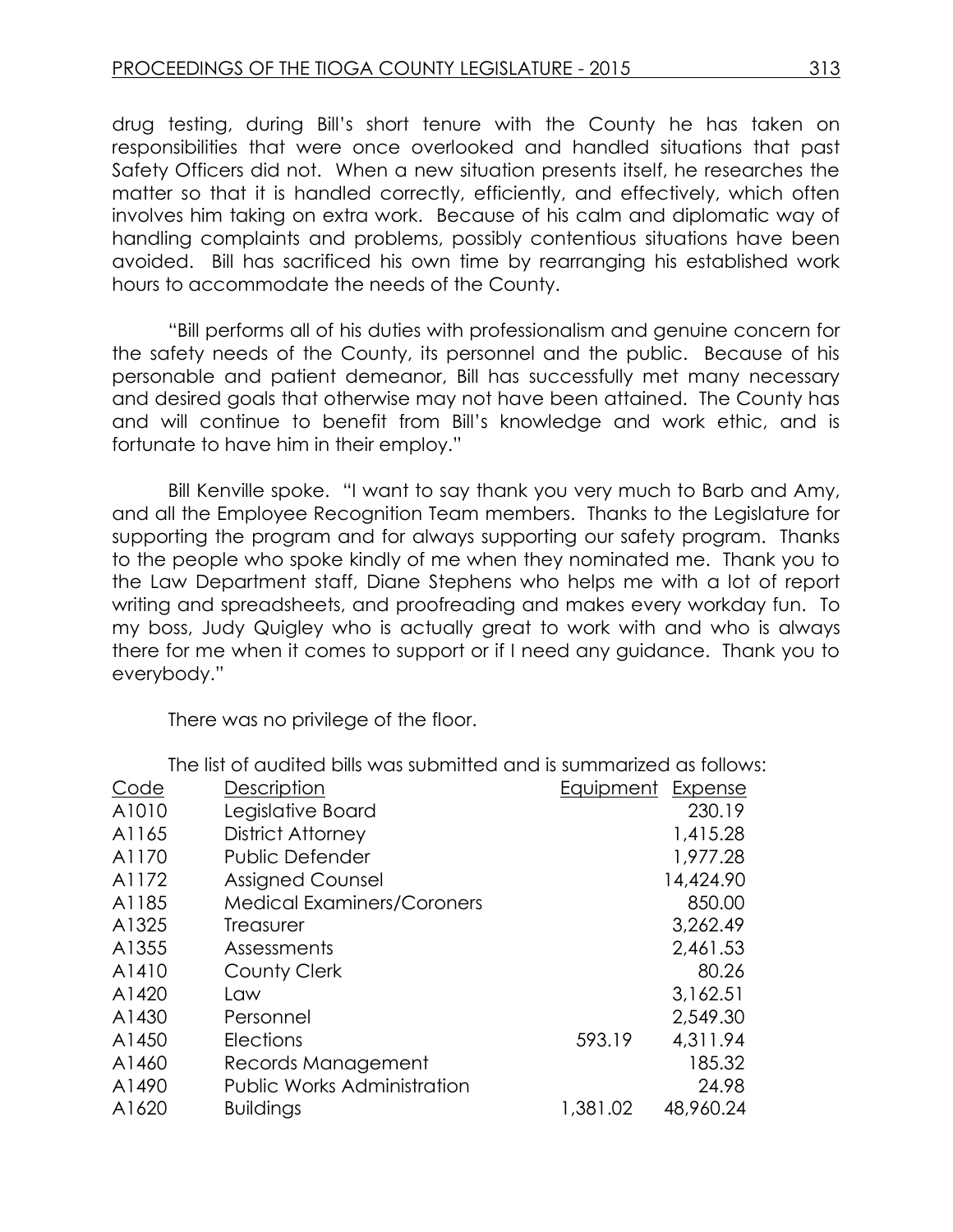| 314 | <b>PROCEEDINGS OF THE TIOGA COUNTY LEGISLATURE - 2015</b> |
|-----|-----------------------------------------------------------|
|     |                                                           |

| A1621                     | <b>Buildings</b>                    |            | 30,889.65      |
|---------------------------|-------------------------------------|------------|----------------|
| A1680                     | Information Technology              |            | 5,273.88       |
| A2490                     | Community College Tuition           |            | 55,259.90      |
| A2960                     | Education of Handicapped Children   |            | 63,994.60      |
| A3020                     | Public Safety Comm E911 System      |            | 4,429.07       |
| A3110                     | <b>Sheriff</b>                      |            | 18,304.72      |
| A3140                     | Probation                           |            | 86.00          |
| A3142                     | Alternatives to Incarceration       |            | 120.00         |
| A3146                     | Sex Offender Program                |            | 10,320.00      |
| A3150                     | Jail                                |            | 50,936.02      |
| A3359                     | SHSP2013                            | 3,380.76   |                |
| A3410                     | Fire                                |            | 2,298.79       |
| A3415                     | State Interoperable Comm Grant      | 150,206.13 | 1,266.50       |
| A3640                     | <b>Emergency Mgmt Office</b>        |            | 296.08         |
| A4011                     | <b>Public Health Administration</b> |            | 2,225.77       |
| A4042                     | <b>Rabies Control</b>               |            | 1,603.11       |
| A4050                     | Healthy Neighborhood Program        |            | 1,622.25       |
| A4064                     | <b>Managed Care-Dental Services</b> | 804.50     | 16,266.45      |
| A4070                     | Disease Control                     |            | 3,218.33       |
| A4090                     | <b>Environmental Health</b>         |            | 428.29         |
| A4210                     | Alcohol and Drug Services           |            | 11,054.37      |
| A4211                     | Council on Alcoholism               |            | 12,643.73      |
| A4309                     | Mental Hygiene Co Admin             |            | 14,508.71      |
| A4310                     | <b>Mental Health Clinic</b>         |            | 92,407.76      |
| A4320                     | <b>Crisis Intervention Services</b> |            | 23,990.42      |
| A4321                     | Intensive Case Management           |            | 849.83         |
| A6010                     | Social Services Administration      |            | 100,401.13     |
| A6422                     | Economic Development                |            | 700.00         |
| A6510                     | Veterans' Service                   |            | 2,238.80       |
| A9060                     | <b>Health Insurance</b>             |            | 3,651.37       |
| <b>SOLID WASTE FUND</b>   |                                     |            | 99,197.21      |
| <b>SPECIAL GRANT FUND</b> |                                     |            | 2,407.19       |
|                           | <b>LIABILITY INSURANCE FUND</b>     |            | 14,150.00      |
| <b>COUNTY ROAD FUND</b>   |                                     |            | 72,990.23      |
| <b>CAPITAL FUND</b>       |                                     | 580,266.16 |                |
| SELF-INSURANCE FUND       |                                     |            | 1,300.00       |
| <b>GRAND TOTAL</b>        |                                     |            | \$1,541,858.14 |

Legislator Monell made a motion to approve the minutes of August 6 and 11, 2015, seconded by Legislator Hollenbeck, and carried.

Deputy Chair Case stated that all Legislative Committees met this month and the minutes are or will be on file with the Clerk of the Legislature.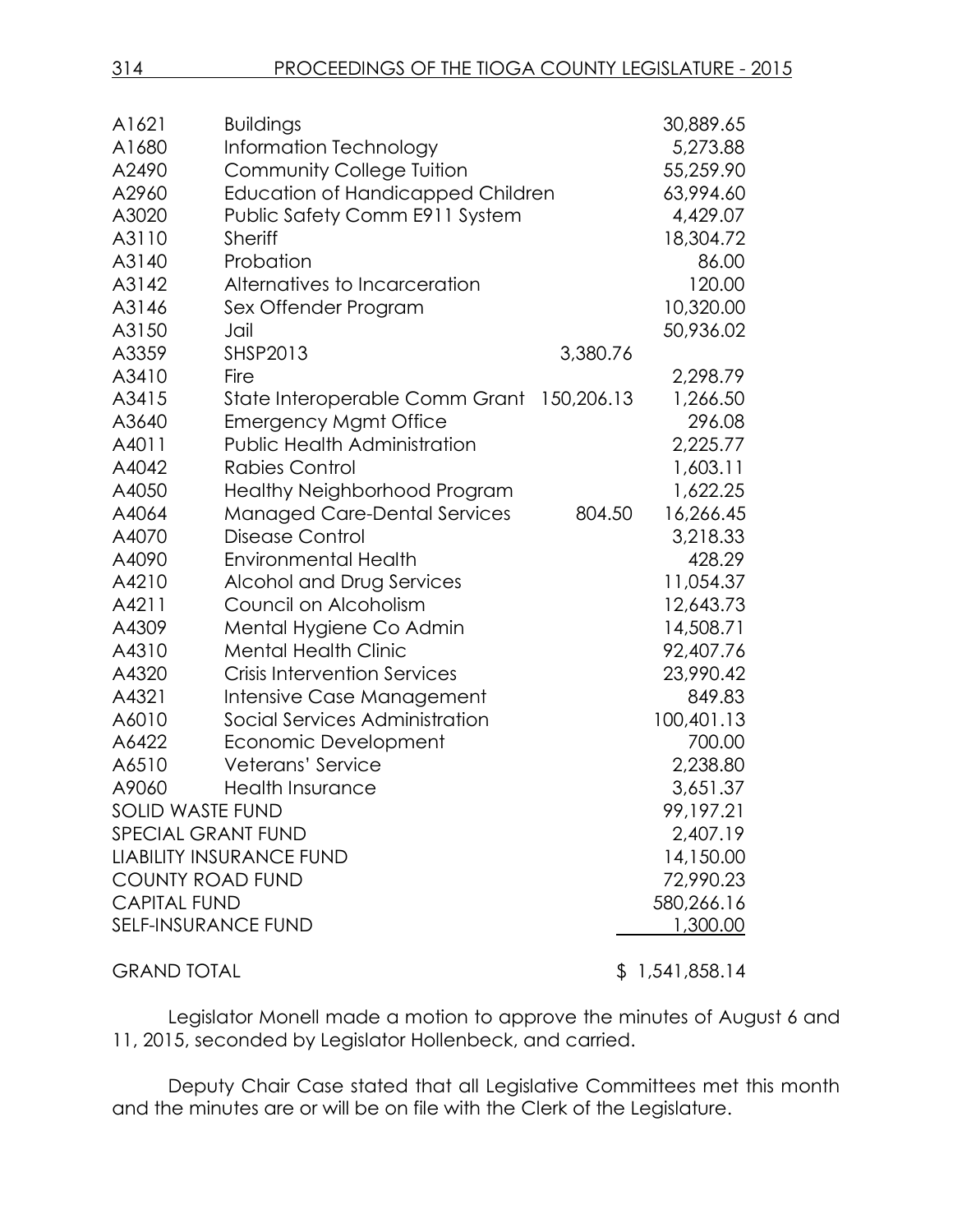Legislator Hollenbeck moved for the adoption of the following resolution, seconded by Legislator Standinger.

| REFERRED TO:          | FINANCE COMMITTEE                             |
|-----------------------|-----------------------------------------------|
| RESOLUTION NO. 203-15 | ERRONEOUS ASSESSMENT<br><b>TOWN OF CANDOR</b> |

WHEREAS: An application for refund of 2014 Town/County tax indicates that property no. 1297, assessed to Jackie L Gutshall on the Town of Candor 2014 tax roll is erroneous in that a survey changed acreage, thereby lowering the assessment from 102,300 to 100,200; and

WHEREAS: The 2014 tax bill for property no. 1297 in the Town of Candor was paid to the Candor tax collector on 1/28/14; be it therefore

RESOLVED: That a refund of \$34.61 for taxes paid be issued to Jackie L Gutshall by the Tioga County Treasurer; and be it further

RESOLVED: That the erroneous town tax of \$12.24 be charged back to the Town of Candor; and the erroneous fire tax of \$3.44 be charged back to the Candor Fire District; and be it further

RESOLVED: That the erroneous solid waste tax of \$.79 be charged back to the Solid Waste Fund; and be it further

RESOLVED: That the erroneous county tax of \$18.14 be charged to the proper accounts in the records of the County Treasurer.

### ROLL CALL VOTE

Yes – Legislators Huttleston, Monell, Case, Roberts, Standinger, Sullivan, Weston, and Hollenbeck.

No – None.

Absent – Legislator Sauerbrey.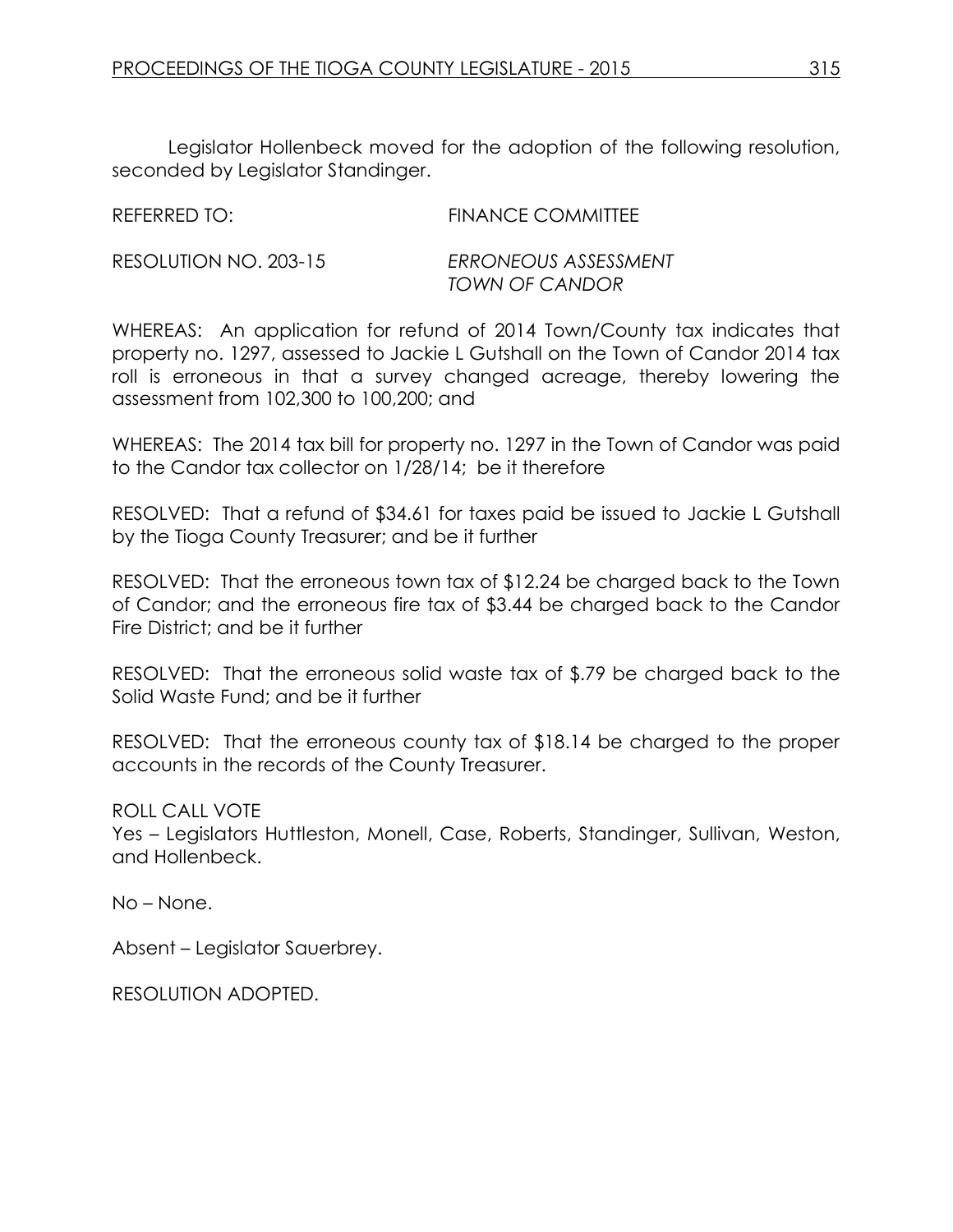Legislator Hollenbeck moved for the adoption of the following resolution, seconded by Legislator Monell.

REFERRED TO: FINANCE COMMITTEE RESOLUTION NO. 204-15 *ERRONEOUS ASSESSMENT TOWN OF BARTON*

WHEREAS: An application for credit and refund of property corrected tax roll for property no. 11201 assessed to Bradley & Sarah Rayle on the 2015 tax roll of the Town of Barton indicates that Veterans exemptions were not applied due to a clerical error; and

WHEREAS: That bill no. 3092 for parcel no. 11201 in the Town of Barton was paid to the Town of Barton Tax Collector on 1/31/15; be it therefore

RESOLVED: That a refund of \$690.85 for overpayment of the 2015 taxes be issued to Bradley & Sarah Rayle by the Tioga County Treasurer; and be it further

RESOLVED: That the erroneous town tax of \$115.35 be charged back to the Town of Barton; and be it further

RESOLVED: That the erroneous solid waste tax of \$25.46 be charged back to the Solid Waste Fund; and be it further

RESOLVED: That the erroneous county tax of \$550.04 be charged to the proper accounts in the records of the County Treasurer.

### ROLL CALL VOTE

Yes – Legislators Huttleston, Monell, Case, Roberts, Standinger, Sullivan, Weston, and Hollenbeck.

No – None.

Absent – Legislator Sauerbrey.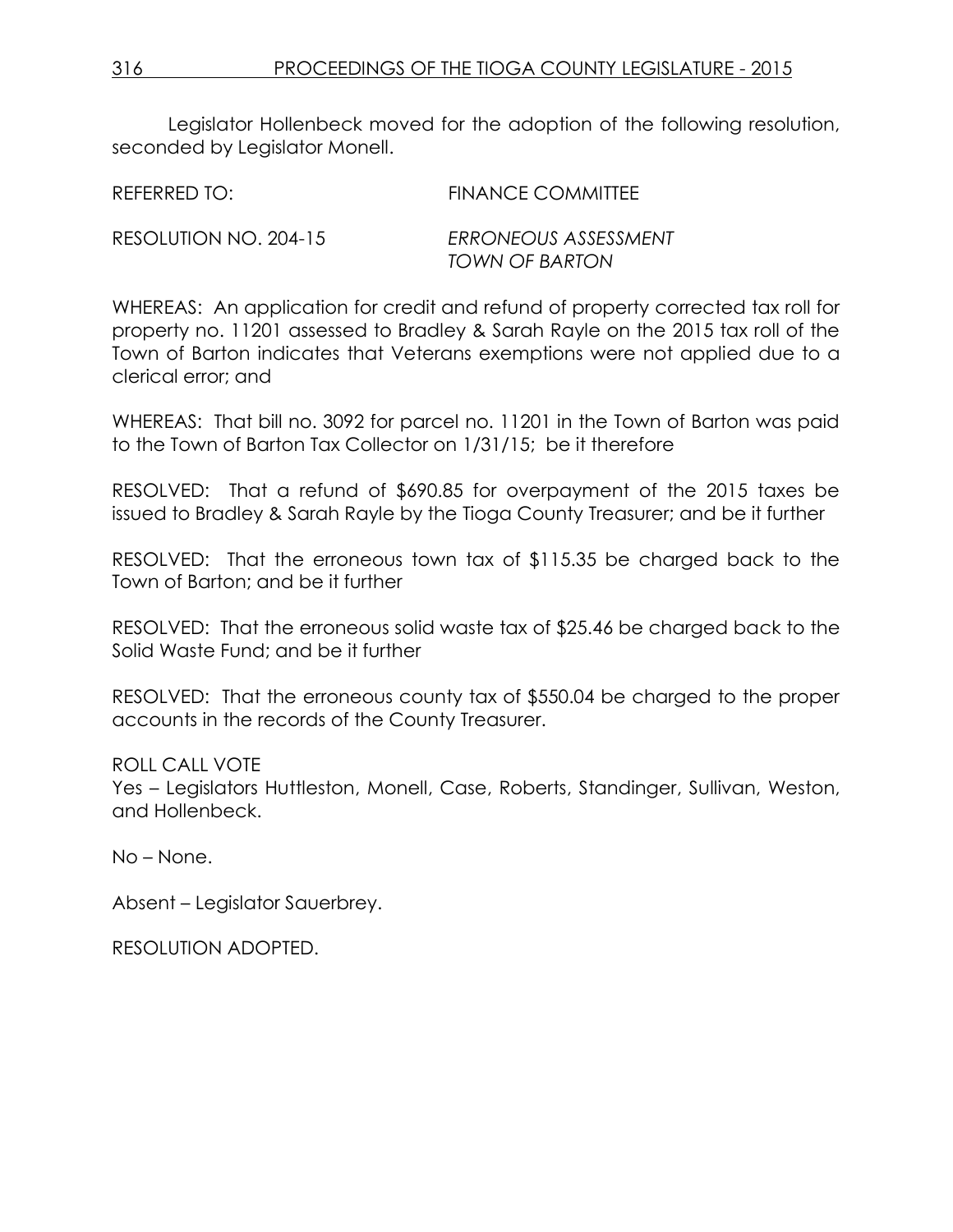Legislator Weston moved for the adoption of the following resolution, seconded by Legislator Standinger.

| REFERRED TO:          | PUBLIC SAFETY/PROBATION & DWI<br><b>FINANCE/LEGAL</b><br>INFORMATION TECHNOLOGY |
|-----------------------|---------------------------------------------------------------------------------|
| RESOLUTION NO. 205-15 | <b>MOVEMENT OF FUNDS TO COVER</b><br>COST OF MONITORS                           |

WHEREAS: New York State Probation Departments and in particular the Tioga County Probation Department were advised in January 2015, after the 2015 budget had been finalized by the Legislature, that in September of 2015 AutoMon Corporation would be upgrading Caseload Explorer software and this upgrade would require counties to upgrade servers, software and hardware. Caseload Explorer is the computer software system that controls the Department's data base, case management and financial programs; and

WHEREAS: The Probation Director has advised the Public Safety Committee of the required enhancements on several occasions during monthly meetings; and

WHEREAS: AutoMon Corporation has sent out notification that the Tioga County Probation Department is scheduled to be upgraded to CE. Version 5.3 on September 28, 2015; and

WHEREAS: On 8/13/15, the Information Technology Department provided the Probation Director with a quote for the purchase of 18, 24" monitors for the Department at a cost of \$2,519.82; and

WHEREAS: The current balance in budget line A3140.20.200 Office Equipment is \$1,501.00, thus requiring the movement of monies to cover the purchase, therefore be it

RESOLVED: That the Probation Director is approved to request the Treasurer's Office move \$1,200 from Budget Line A3142.40.140 Contracting Services to Budget Line A3140.20.200 Office Equipment to cover the cost of the upgrade monitors.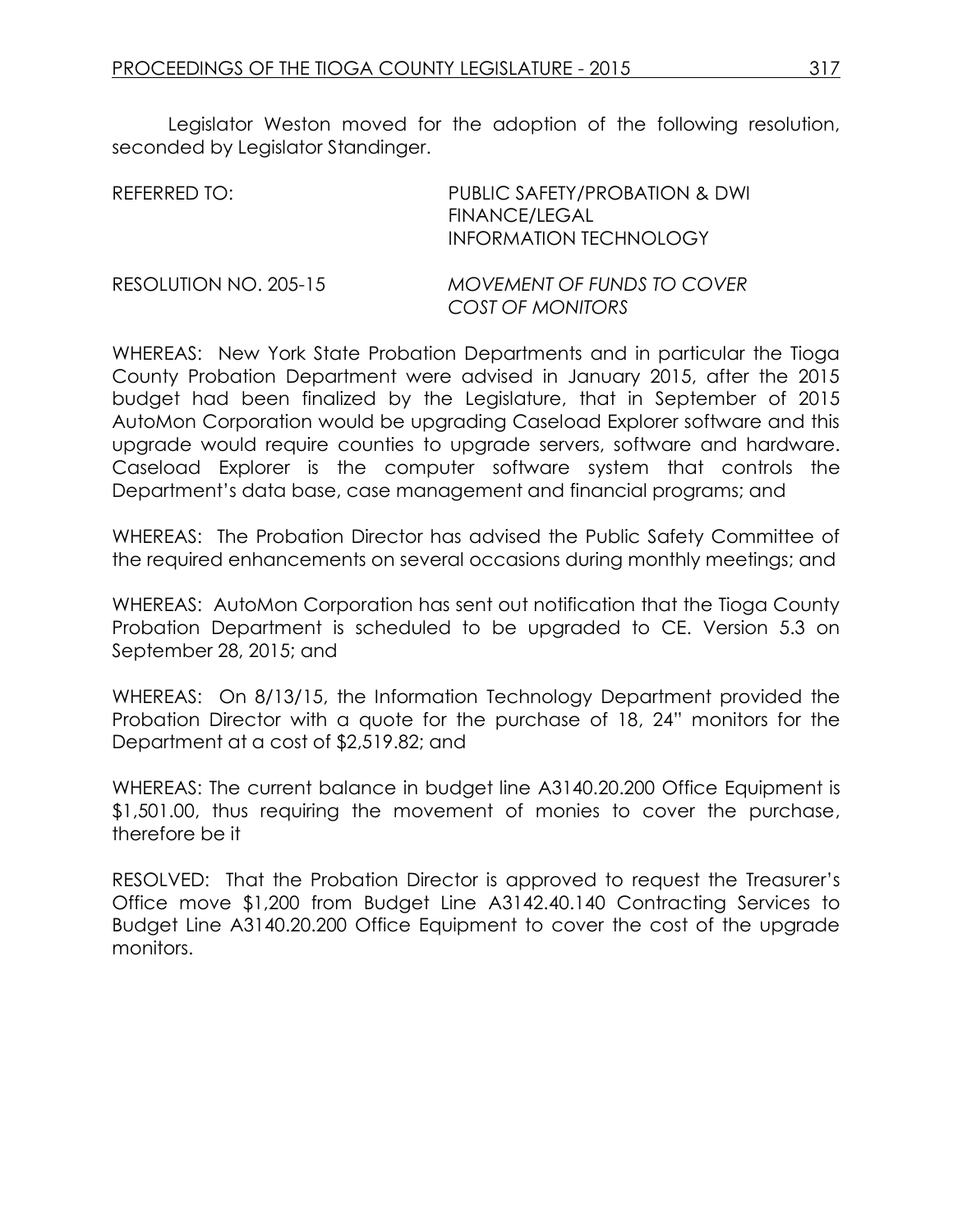Yes – Legislators Huttleston, Monell, Case, Roberts, Standinger, Sullivan, Weston, and Hollenbeck.

No – None.

Absent – Legislator Sauerbrey.

RESOLUTION ADOPTED.

Legislator Monell moved for the adoption of the following resolution, seconded by Legislator Roberts.

| REFERRED TO: I        | PUBLIC SAFETY/PROBATION & DWI<br>FINANCE/LEGAL                     |
|-----------------------|--------------------------------------------------------------------|
| RESOLUTION NO. 206-15 | MOVEMENT OF FUNDS TO COVER<br>COST OF ALTERNATIVE TO INCARCERATION |

WHEREAS: Budget Officer Rita Hollenbeck has directed that Probation Director submit a budget modification resolution requesting a transfer of funds to cover the cost of personal services to operate two Alternative to Incarceration programs; and

WHEREAS: Tioga County Jail is allowed to have reduced housing classifications, if the county has a DCJS/OPCA approved Alternative to Incarceration programing, thus saving the County significant money in housing prisoners; and

WHEREAS: The amount of funding the County receives from DCJS/OPCA to provide Pre-Trial Release and Community Service ATI Programming has remained consistent for over ten years at a maximum of \$8,569, if all program goals are met; and

WHEREAS: The amount of cost to the County to provide staffing for this programming, specifically 15% of a Probation Officer and a Probation Assistant's salary is a total of \$11,372.40; therefore be it

RESOLVED: That the Probation Director is approved to request the Treasurer's Office move \$2,803.40 from Budget Line A3140.10.10 to Budget Line A3142.10.10 to cover the cost of operating two ATI Programs.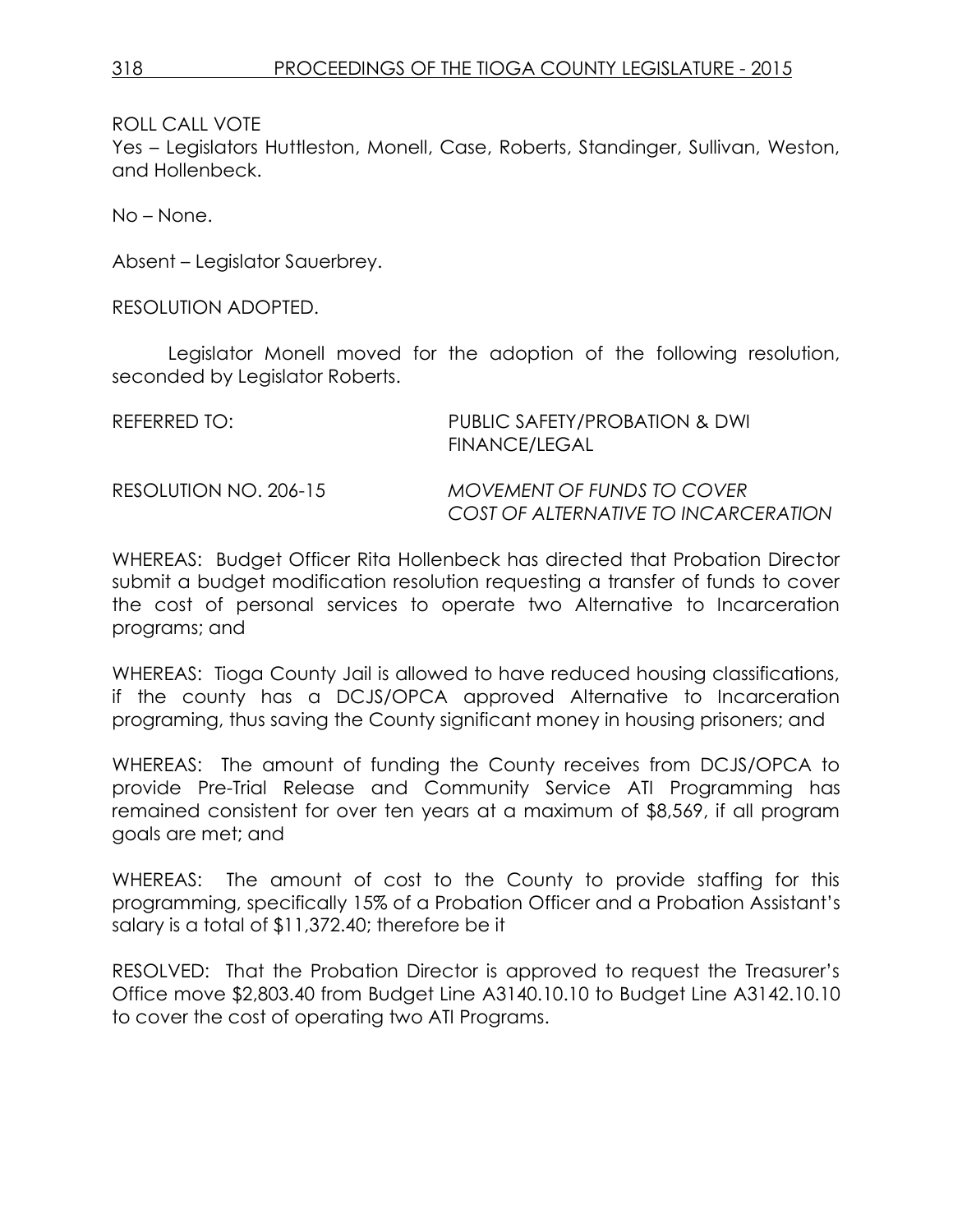Yes – Legislators Huttleston, Monell, Case, Roberts, Standinger, Sullivan, Weston, and Hollenbeck.

No – None.

Absent – Legislator Sauerbrey.

RESOLUTION ADOPTED.

Legislator Huttleston moved for the adoption of the following resolution, seconded by Legislator Standinger.

REFERRED TO: ADMINISTRATIVE SERVICES COMMITTEE

RESOLUTION NO. 207-15 *TRANSFER OF FUNDS AND BUDGET MODIFICATION TO PURCHASE HISTORICAL MARKER HISTORIAN DEPARTMENT*

WHEREAS: The Historian needs to purchase a historical marker located in Lounsberry, NY, Tioga County; and

WHEREAS: The Tioga County Historian's objective is to preserve historical landmarks and promote historical sites throughout the county; and

WHEREAS: It is to replace a marker that was originally installed in the 1930s to show the history of Lounsberry, but was destroyed by a car in the 1970s; and

WHEREAS: The total cost of the Historical Marker is \$1,055.00; and

WHEREAS: The Historian does not have the budgeted funds needed to purchase the historical marker and is requesting contingency funds; therefore be it

RESOLVED: That the following sums be transferred:

| From: Contingency Account A1990.40.715 | \$1,055.00 |
|----------------------------------------|------------|
|----------------------------------------|------------|

To: Historian Account A7510.40-640 Supplies (Not Office) \$1,055.00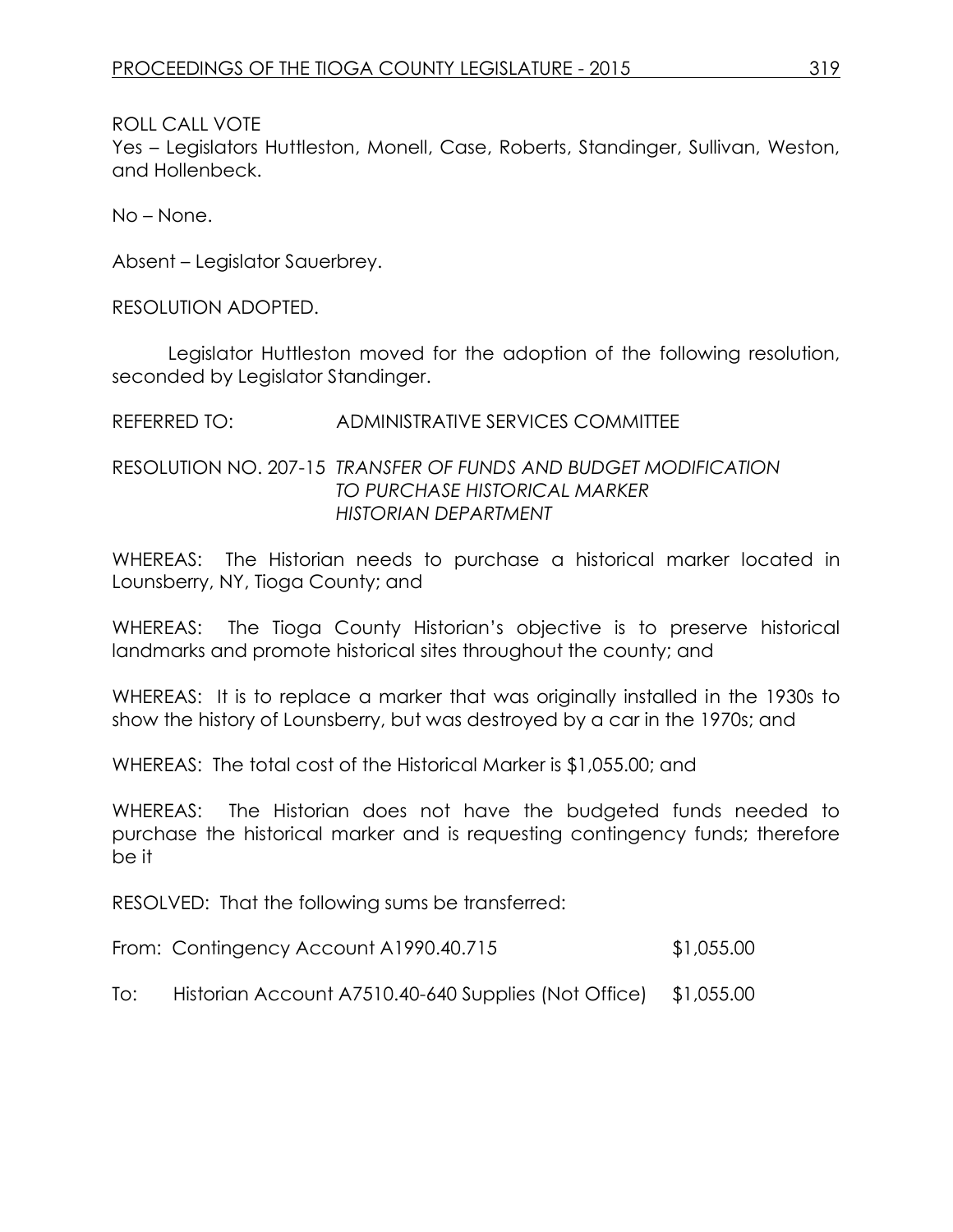Yes – Legislators Huttleston, Monell, Case, Standinger, Weston, and Hollenbeck.

No – Legislators Roberts and Sullivan.

Absent – Legislator Sauerbrey.

RESOLUTION ADOPTED.

Legislator Standinger moved for the adoption of the following resolution, seconded by Legislator Monell.

| REFERRED TO:          | <b>HEALTH &amp; HUMAN SERVICES COMMITTEE</b>                           |
|-----------------------|------------------------------------------------------------------------|
| RESOLUTION NO. 208-15 | APPROPRIATION OF FUNDS-BUDGET<br><b>MODIFICATION</b><br>MENTAL HYGIENE |

WHEREAS: Tioga County Mental Hygiene (TCMH) has been allocated additional state aid funding for the purpose of funding a Single Point of Access (SPOA) Parent Partner; and

WHEREAS: TCMH has contracted with Central New York Services, Inc. to provide these services to Tioga County residents; and

WHEREAS: TCMH will incur no local share increase, yet this will require an appropriation of funds into the proper account codes; and

WHEREAS: The appropriation of funds requires Legislative approval; therefore be it

RESOLVED: That funding be appropriated as follows:

|     | From: A3490.00 | State Aid Mental Health Programs                   | \$23,358.00 |
|-----|----------------|----------------------------------------------------|-------------|
| To: |                | A4320.40-140 Crisis Programs: Contracting Services | \$23,358.00 |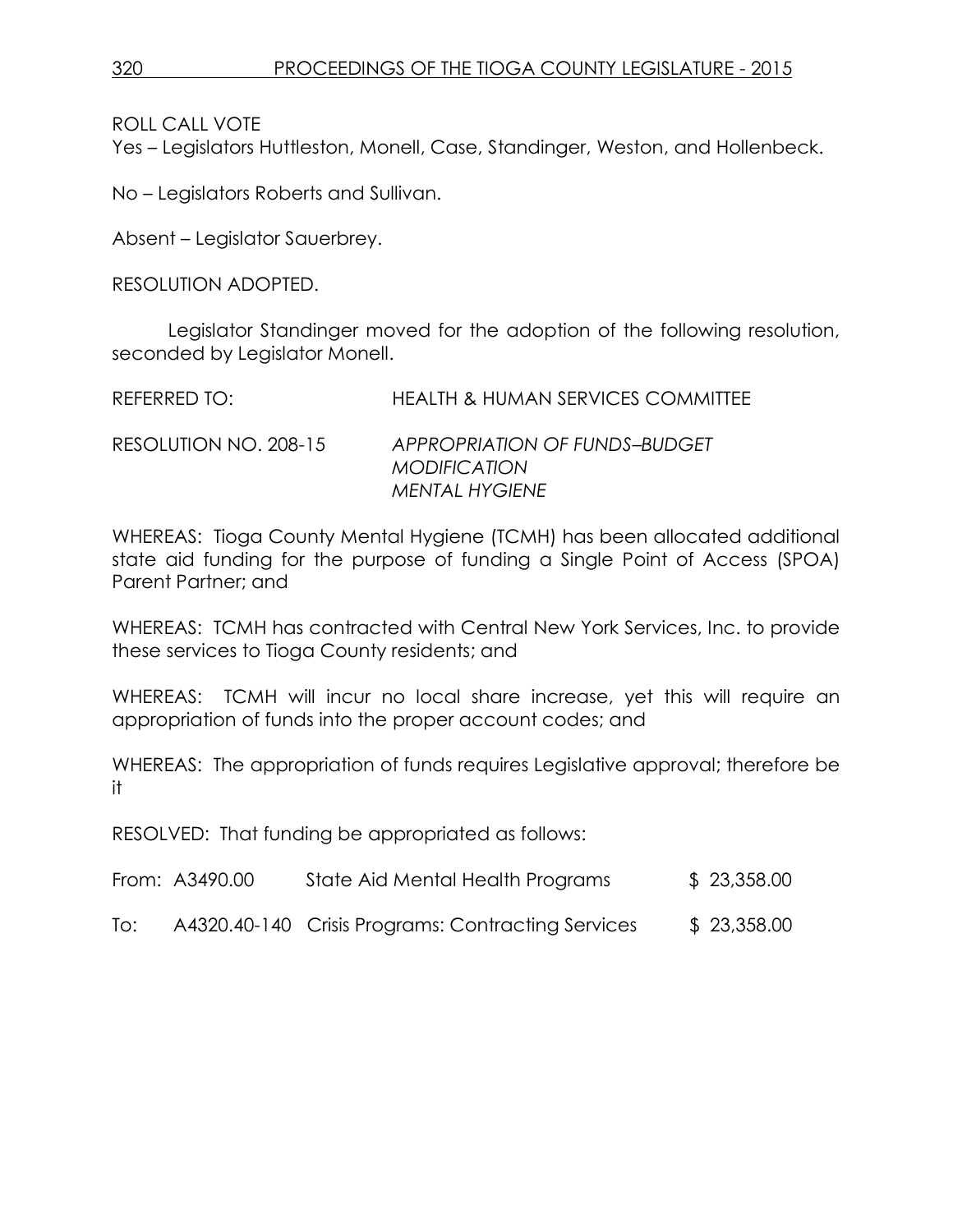Yes – Legislators Huttleston, Monell, Case, Roberts, Standinger, Sullivan, Weston, and Hollenbeck.

No – None.

Absent – Legislator Sauerbrey.

RESOLUTION ADOPTED.

Legislator Standinger moved for the adoption of the following resolution, seconded by Legislator Monell.

| REFERRED TO:          | HEALTH & HUMAN SERVICES COMMITTEE                                             |
|-----------------------|-------------------------------------------------------------------------------|
| RESOLUTION NO. 209-15 | APPROPRIATION OF FUNDS-BUDGET<br><b>MODIFICATION</b><br><b>MENTAL HYGIENE</b> |

WHEREAS: Tioga County Mental Hygiene (TCMH) has been allocated additional pass through state aid funding for the purpose of establishing a Warm Line program and a Drop-In Center; and

WHEREAS: TCMH has contracted with Rehabilitative Support Services (RSS) to provide these services to Tioga County residents; and

WHEREAS: TCMH will incur no local share increase, yet this will require an appropriation of funds into the proper account codes; and

WHEREAS: The appropriation of funds requires Legislative approval; therefore be it

RESOLVED: That funding be appropriated as follows:

|     | From: A4391.00 | State Aid Community Support                           | \$40,200.00  |
|-----|----------------|-------------------------------------------------------|--------------|
| To: |                | A4333.40-130 Psycho Social Club: Contracting Services | \$ 40,200.00 |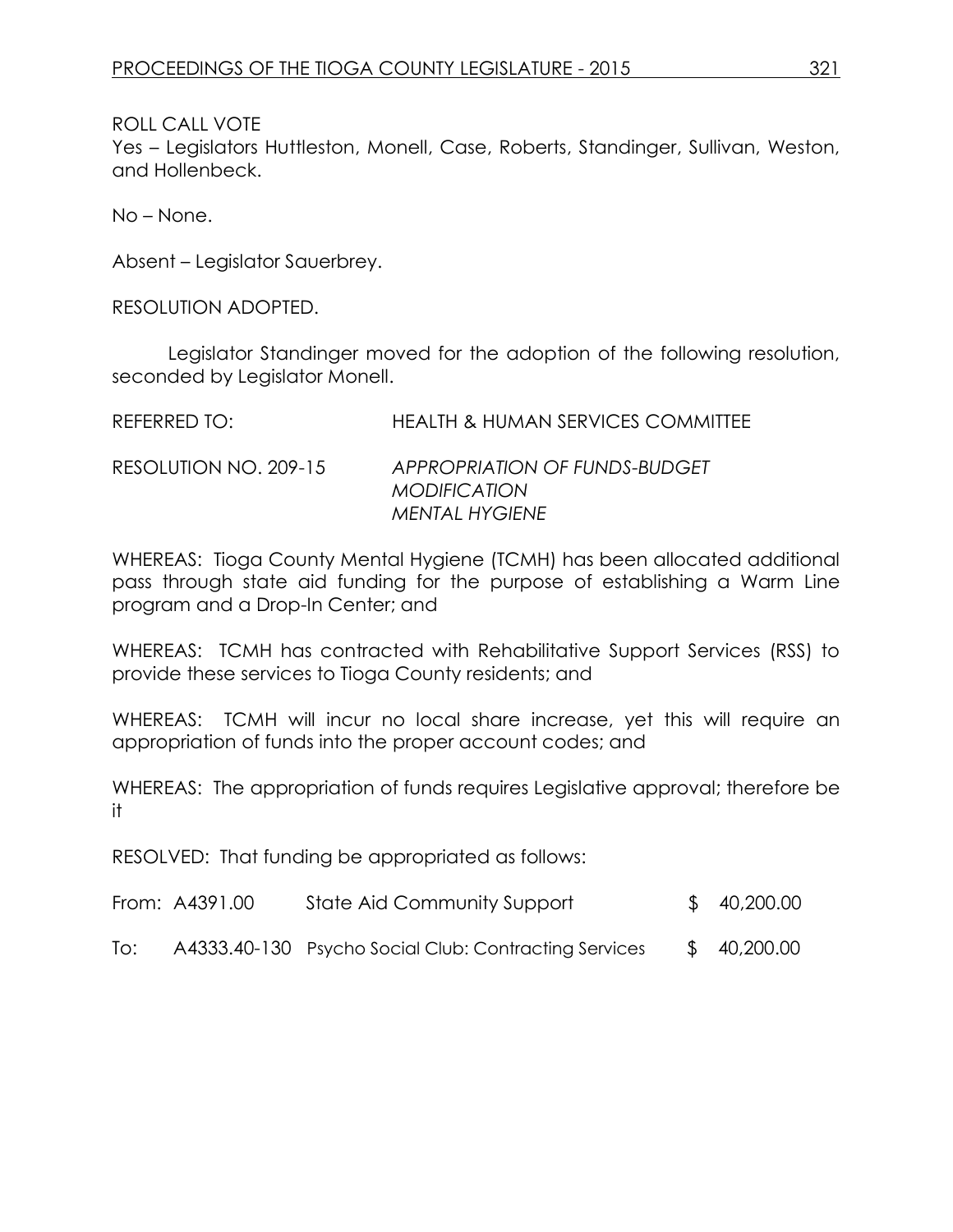Yes – Legislators Huttleston, Monell, Case, Roberts, Standinger, Sullivan, Weston, and Hollenbeck.

No – None.

Absent – Legislator Sauerbrey.

RESOLUTION ADOPTED.

Legislator Hollenbeck moved for the adoption of the following resolution, seconded by Legislator Monell.

| REFERRED TO:          | LEGAL/FINANCE COMMITTEE                                                                      |
|-----------------------|----------------------------------------------------------------------------------------------|
| RESOLUTION NO. 210-15 | REQUEST FOR RESERVE FUNDS AND<br><b>BUDGET MODIFICATION/TRANSFER</b><br><i>SAFETY OFFICE</i> |

WHEREAS: Chapter 497 of the New York State Law of 1999 requires every county to establish a separate handicapped parking and education program with the purpose of providing education to increase the awareness of handicapped parking laws; and

WHEREAS: Implementation of this plan is dependent upon revenue generated from a mandatory thirty-dollar handicapped parking fine surcharge which the New York State Law of 1999 requires will be used for activities such as public service announcements, public education and awareness campaigns, distribution of literature and other activities with such purpose; and

WHEREAS: There was no budgeted line item in the general fund for these expenditures and Legislative approval is needed to access funds from a reserve account as well as to modify the budget; therefore be it

RESOLVED: That funds to cover the cost of a public service announcement and 500 educational brochures be allocated as follows:

From: A 889.04 Reserve for Handicapped Parking Education \$450.00

To: A2989.40-10 Other Education/Handicapped Parking \$100.00 A2989.40-485 Other Education/Handicapped Parking \$350.00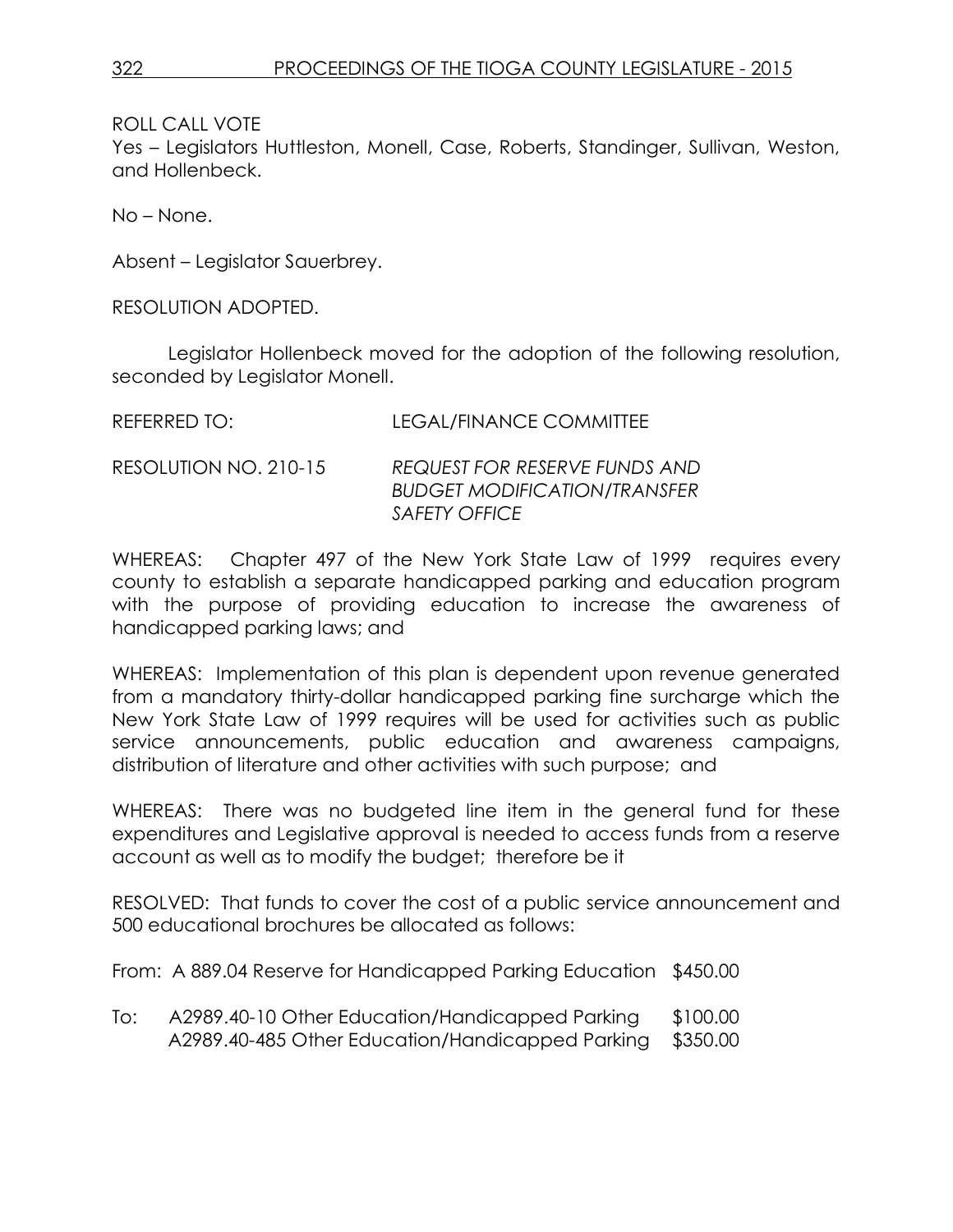Yes – Legislators Huttleston, Monell, Case, Roberts, Standinger, Sullivan, Weston, and Hollenbeck.

No – None.

Absent – Legislator Sauerbrey.

RESOLUTION ADOPTED.

Legislator Roberts moved for the adoption of the following resolution, seconded by Legislator Sullivan.

| REFERRED TO:          | PUBLIC WORKS<br><b>FINANCE</b>                  |
|-----------------------|-------------------------------------------------|
| RESOLUTION NO. 211-15 | TRANSFER FUNDS FOR BOX CULVERTS<br>PUBLIC WORKS |

WHEREAS: The Department of Public Works purchased two box culverts out of the 2014 budget; and

WHEREAS: The budget is short of funds for materials for installation of the culverts; and

WHEREAS: The Department of Public Works submitted a request for \$100,000 for culvert replacement in 2015 budget; and

WHEREAS: The funding was omitted without the department being aware of it; and

WHEREAS: The budget is short of funds for installation: therefore be it

RESOLVED: The Tioga County Legislature authorizes the following transfer and budget modification:

| From Capital Reserve | H878.07 | \$61,058 |
|----------------------|---------|----------|
|----------------------|---------|----------|

To: Culvert Replacement H2013.04 \$61,058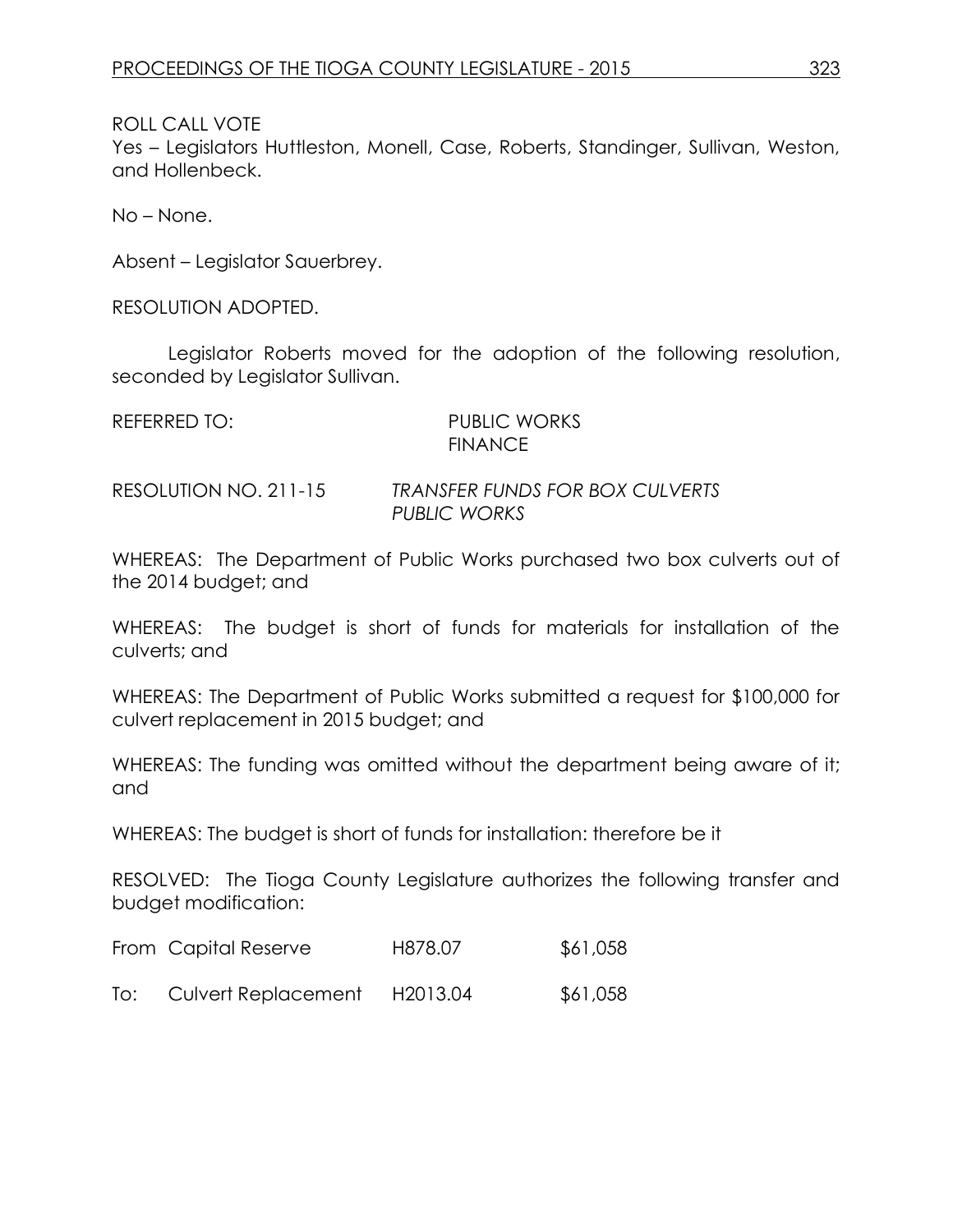Yes – Legislators Huttleston, Monell, Case, Roberts, Standinger, Sullivan, Weston, and Hollenbeck.

No – None.

Absent – Legislator Sauerbrey.

RESOLUTION ADOPTED.

Legislator Roberts moved for the adoption of the following resolution, seconded by Legislator Sullivan.

| REFERRED TO:          | <b>PUBLIC WORKS</b><br><b>FINANCE</b> |
|-----------------------|---------------------------------------|
| RESOLUTION NO. 212-15 | TRANSFER FUNDS<br>PUBLIC WORKS        |

WHEREAS: November 10, 2014 Resolution 251-14 was approved; and

WHEREAS: This resolution appropriated \$2,025,000 for the East River Road Bridge Project BIN 3335410; and

WHEREAS: The funds were appropriated as follows:

| East River Rd. Bridge Account | H <sub>2009</sub> .02 | \$1,377,629.53 |
|-------------------------------|-----------------------|----------------|
| Public Improvement Bond 2013  | H878.06               | \$647,370.47   |

And

WHEREAS: This is a FHWA funded project as follows:

| Federal | 80% |
|---------|-----|
| State   | 15% |
| Local   | 5%  |

And

WHEREAS: The Public Improvement Bond 2013 should not have been appropriated out of the Bond Account as this is an FHWA Project and the funds were never put in the 2015 Budget; therefore be it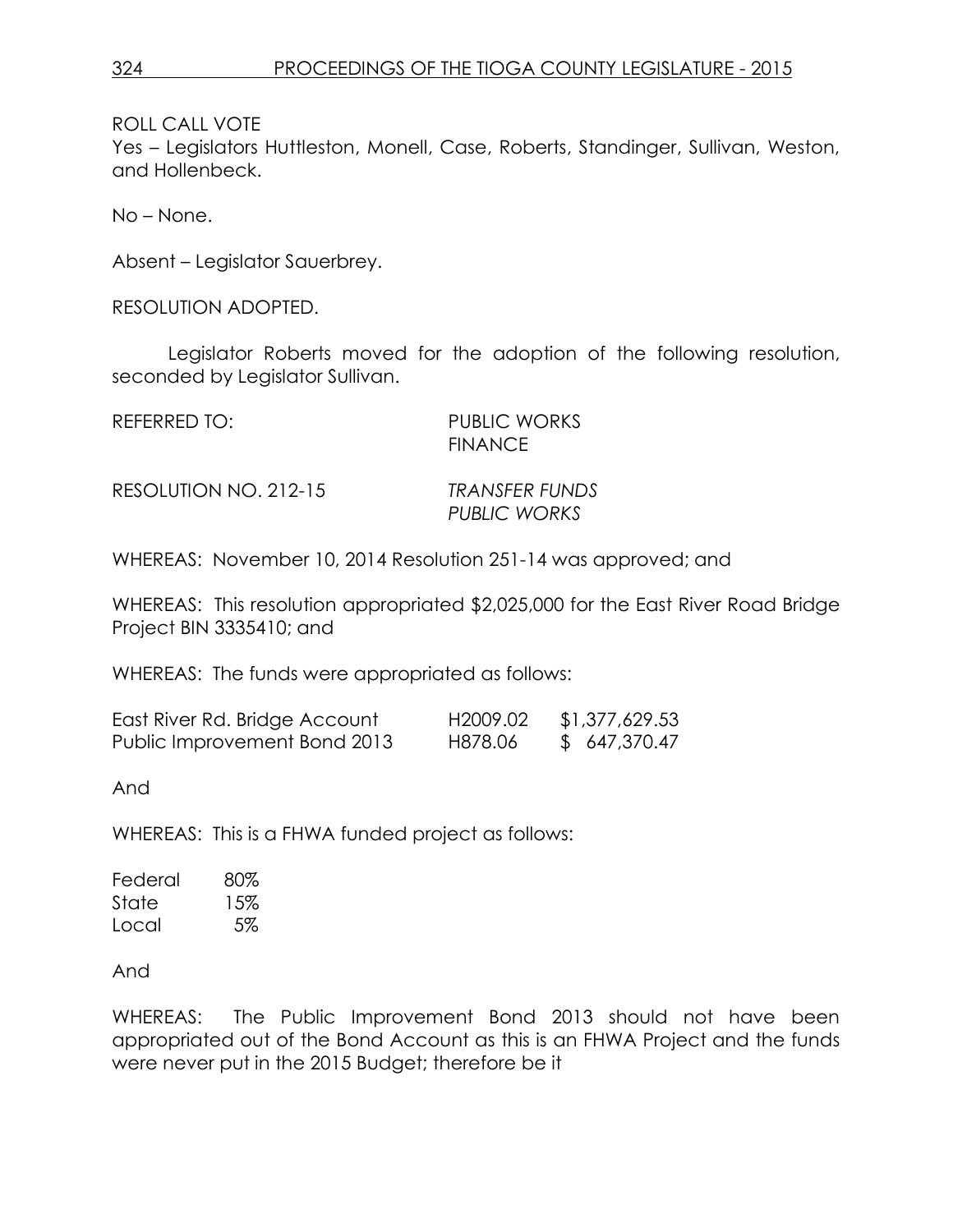RESOLVED: That the Tioga County Legislature authorizes the following budget modification transfer:

| FROM: | Federal-aid Project Account<br>State-aid Account<br>Local Share | H4502<br>H <sub>3502</sub> | \$496,000<br>\$93,000<br>\$31,000 |
|-------|-----------------------------------------------------------------|----------------------------|-----------------------------------|
| TO:   | East River Rd Account                                           | H2009.02                   | \$620,000                         |

#### ROLL CALL VOTE

Yes – Legislators Huttleston, Monell, Case, Roberts, Standinger, Sullivan, Weston, and Hollenbeck.

No – None.

Absent – Legislator Sauerbrey.

RESOLUTION ADOPTED.

Legislator Roberts moved for the adoption of the following resolution, seconded by Legislator Standinger.

REFERRED TO: PUBLIC WORKS RESOLUTION NO. 213-15 *TRANSFER FUNDS AND CREATE ACCOUNT FOR PARK SETTLEMENT*

*ROAD BRIDGE EMERGENCY REPAIRS* WHEREAS: An inspection of the Park Settlement Rd. Bridge revealed that the

steel pile of one of the piers had deteriorated to such a level that it had to be closed to vehicular travel; and

WHEREAS: Due to this being an unforeseen issue the Department of Public Works did not budget for this repair; and

WHEREAS: On August 6, 2015 the Tioga County Legislature passed Resolution 188-15 authorizing the Commissioner of Public Works to do emergency repair work on the Park Settlement Rd Bridge; therefore be it

RESOLVED: That the Tioga County Legislature authorizes creating account H2015.04 Park Settlement Rd. Bridge Emergency Repairs; and be it further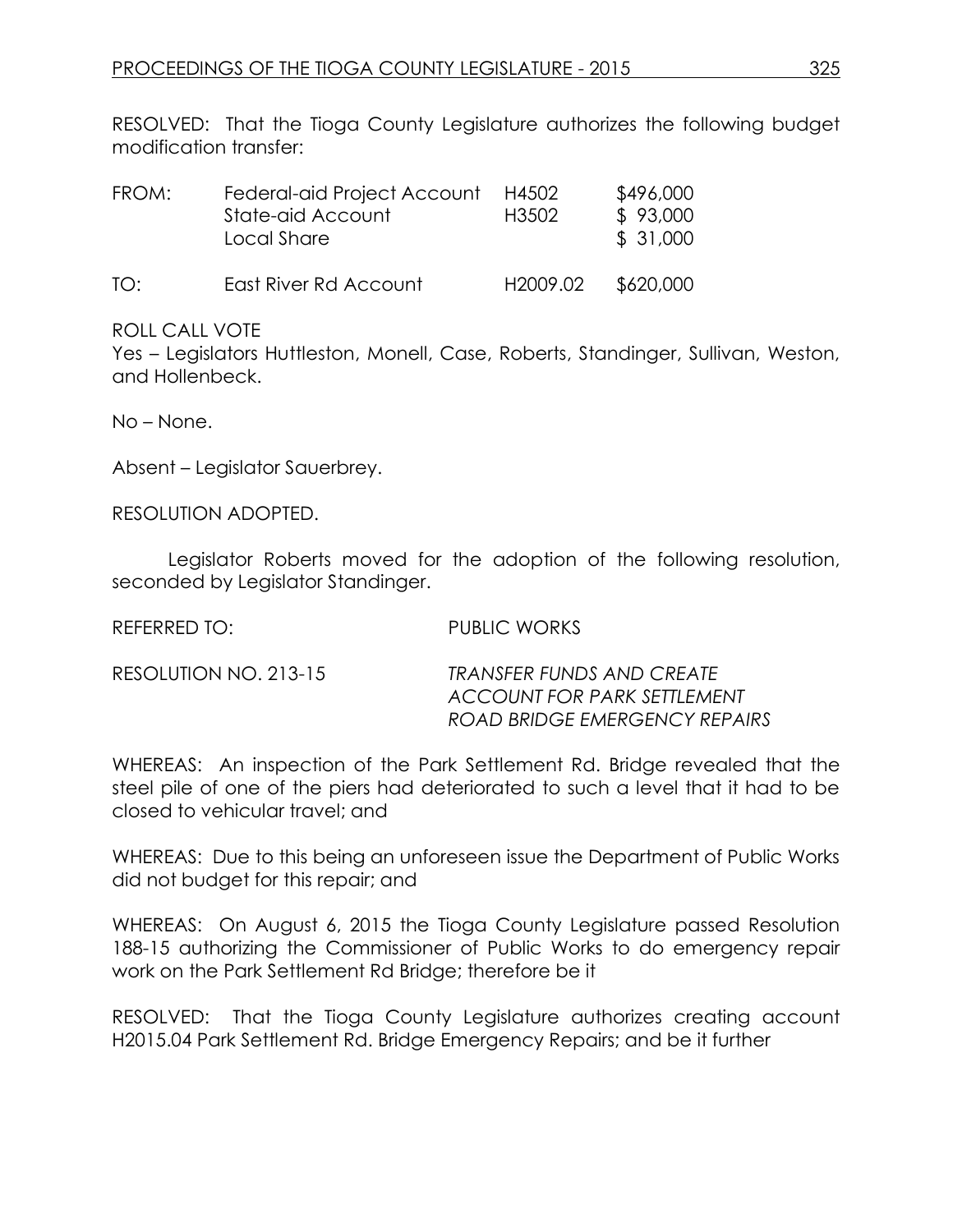# 326 PROCEEDINGS OF THE TIOGA COUNTY LEGISLATURE - 2015

RESOLVED: That the Tioga County Legislature authorizes a transfer from the bond account in the amount of \$85,000 to H2015.04 Park Settlement Rd. Bridge Emergency Repair Account.

ROLL CALL VOTE Yes – Legislators Huttleston, Monell, Case, Roberts, Standinger, Sullivan, Weston, and Hollenbeck.

No – None.

Absent – Legislator Sauerbrey.

RESOLUTION ADOPTED.

Legislator Roberts moved for the adoption of the following resolution, seconded by Legislator Sullivan.

REFERRED TO: PUBLIC WORKS

RESOLUTION NO. 214-15 *APPROVE CHANGE ORDER FOR BRIDGE PREVENTIVE MAINTENANCE PROJECT PIN: 9753.83*

WHEREAS: The Bridge Preventive Maintenance Project PIN: 9753.83 has been placed on the FHWA Program; and

WHEREAS: The project will be funded as follows:

FEDERAL: 80% STATE: 15% LOCAL: 5%

and

WHEREAS: Dycon Construction was awarded the Construction Contract on Resolution 102-15; and

WHEREAS: A change order was submitted to cover additional costs for diluted tack coat and cold milling of bituminous concrete pavement in the amount of \$4,046.72; therefore be it

RESOLVED: That the Tioga County Legislature approves the change order in the amount of \$4,046 to be paid out of D5110.40 use code 50; and be it further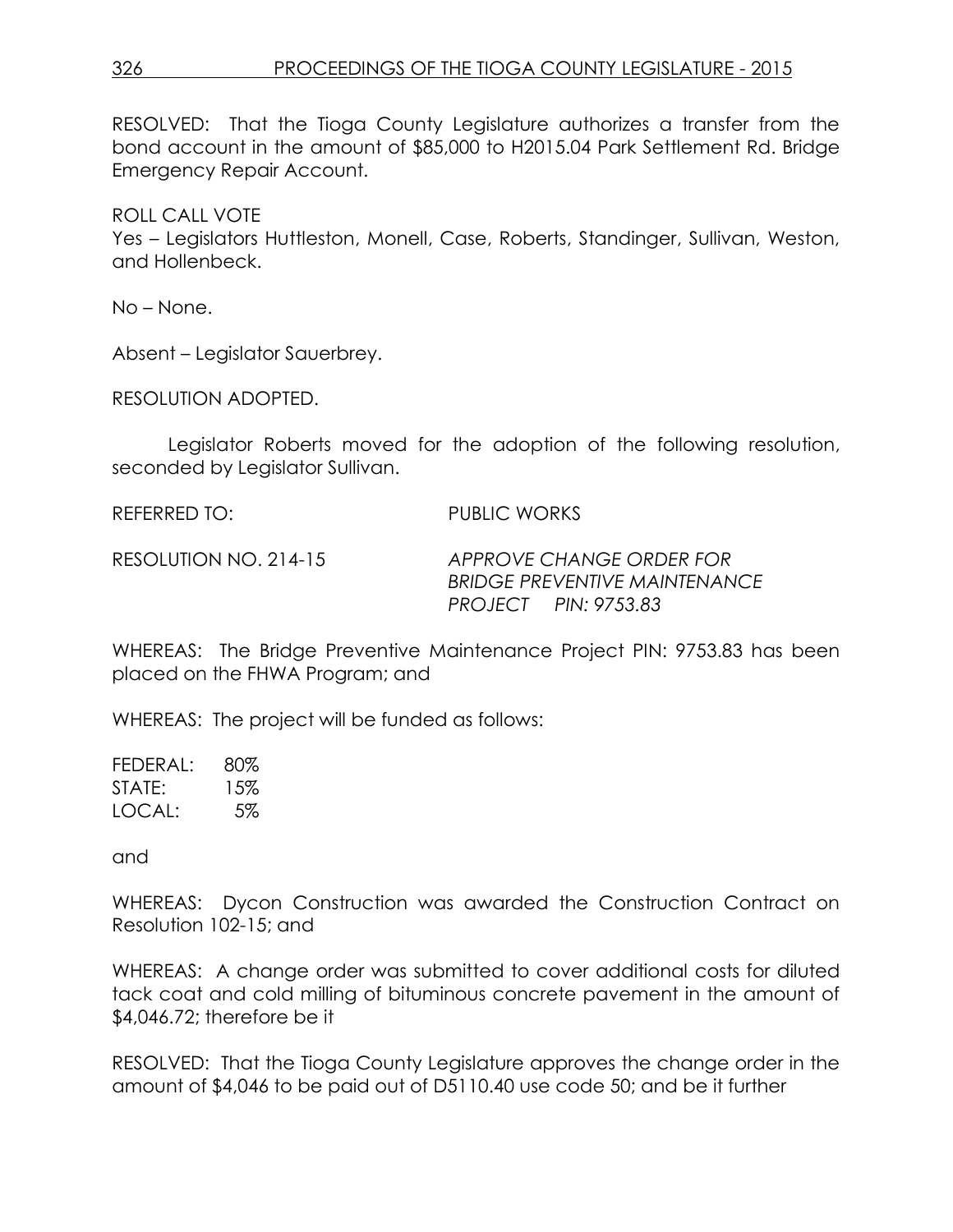RESOLVED: That the Tioga County Legislature authorizes and approves the following transfer and budget modification:

| FROM: | Federal-aid Account                                         | D4502 | \$3,237.38 |
|-------|-------------------------------------------------------------|-------|------------|
|       | State-aid Account                                           | D3502 | \$607.01   |
| TO:   | <b>Bridge Preventive Maintenance</b><br>Account D5110.40.50 |       | \$3,844.39 |

#### ROLL CALL VOTE

Yes – Legislators Huttleston, Monell, Case, Roberts, Standinger, Sullivan, Weston, and Hollenbeck.

No – None.

Absent – Legislator Sauerbrey.

RESOLUTION ADOPTED.

Legislator Weston moved for the adoption of the following resolution, seconded by Legislator Roberts.

| REFERRED TO:          | <b>PUBLIC SAFETY COMMITTEE</b><br>FINANCE COMMITTEE                                    |
|-----------------------|----------------------------------------------------------------------------------------|
| RESOLUTION NO. 215-15 | AUTHORIZE THE SUBMISSION OF 2015 NYS<br>MEMBER ITEM GRANT -<br><b>SHERIFF'S OFFICE</b> |

WHEREAS: NYS Senate 51st District Office has announced Member Item grant funding for the Tioga County Sheriff's Office in the amount of \$10,000; and

WHEREAS: An application of these monies has to be submitted no later than September 4, 2015; and

WHEREAS: County Policy #47 requires that a resolution be approved before any such grant applications are submitted; therefore be it

RESOLVED: That the Tioga County Sheriff's Office be authorized to submit the appropriate grant application for the purpose of securing this funding, and authorizes the Chair of the Legislature to sign such application.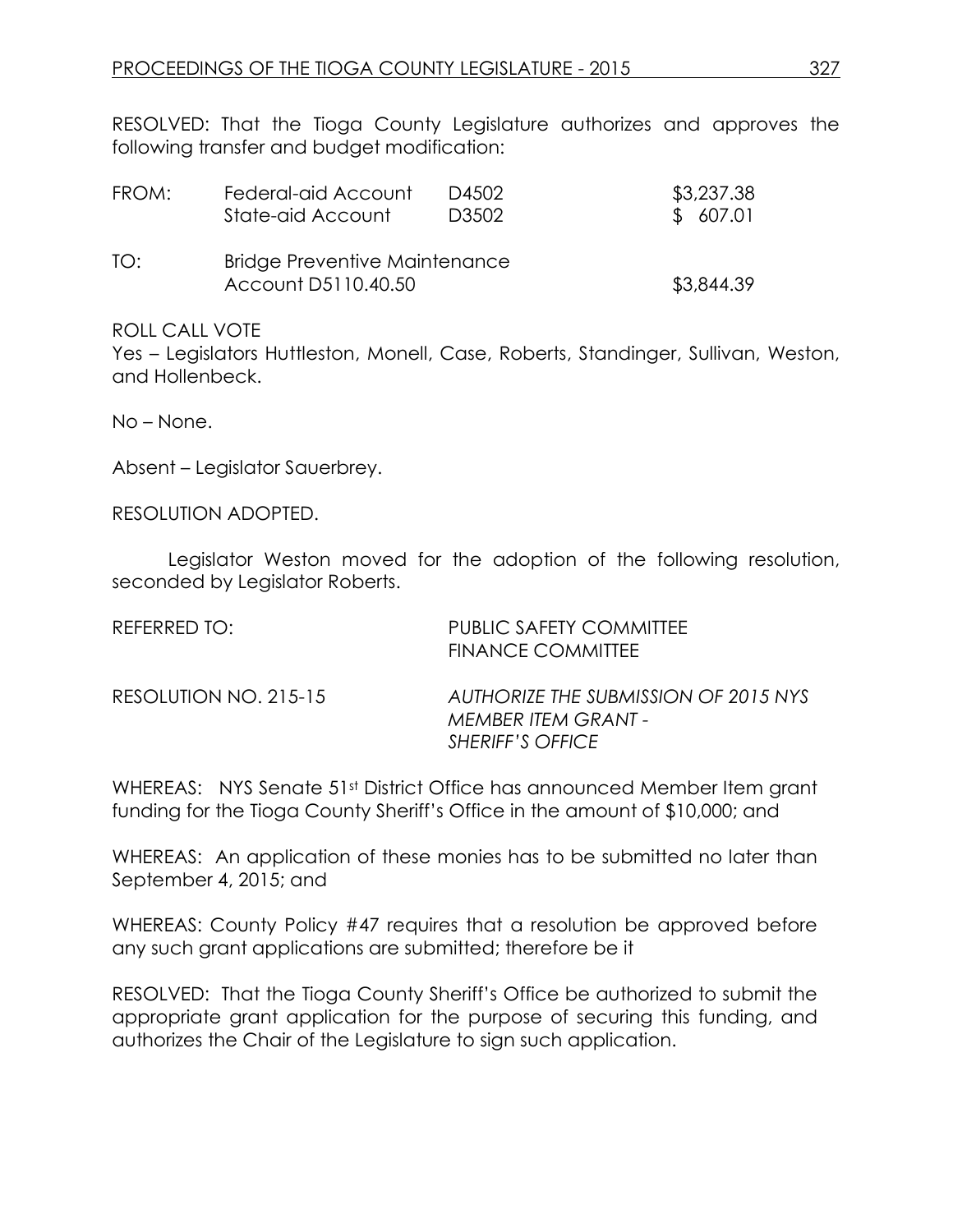Yes – Legislators Huttleston, Monell, Case, Roberts, Standinger, Sullivan, Weston, and Hollenbeck.

No – None.

Absent – Legislator Sauerbrey.

RESOLUTION ADOPTED.

Legislator Sullivan moved for the adoption of the following resolution, seconded by Legislator Hollenbeck.

REFERRED TO: ADMINISTRATIVE SERVICES COMMITTEE

RESOLUTION NO. 216-15 *NOTIFICATION OF GRANT APPLICATION*

WHEREAS: The Federal Help Americans Vote Act (HAVA) of 2006 provided funds to compensate counties for expenses relating to transitioning from Lever to Electronic Voting systems; and

WHEREAS: New York State has held these funds in reserve until all counties had fully transitioned to Electronic Voting systems and just recently all counties complied; and

WHEREAS: The County Boards of Elections must apply for reimbursement and part of the application process is notifying the County Legislature that grants are being applied for; therefore be it

RESOLVED: That the Tioga County Legislature accepts this GOVERNING BODY GRANT APPLICATION NOTIFICATION from the Tioga County Board of Elections in regard to applying for reimbursement for County expenditures for which the County is entitled to reimbursement under the provisions of HAVA.

ROLL CALL VOTE

Yes – Legislators Huttleston, Monell, Case, Roberts, Standinger, Sullivan, Weston, and Hollenbeck.

No – None.

Absent – Legislator Sauerbrey.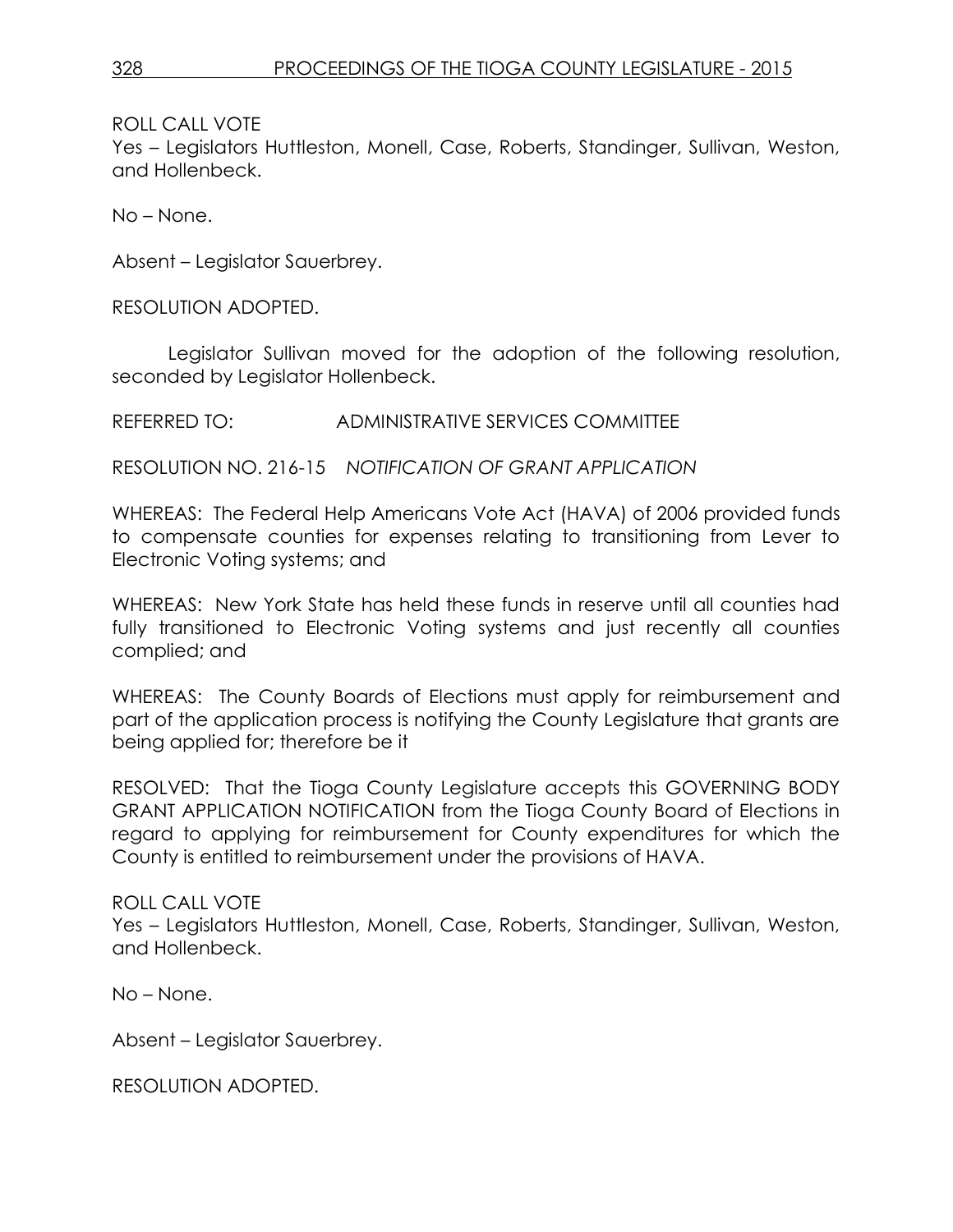Legislator Huttleston moved for the adoption of the following resolution, seconded by Legislator Sullivan.

REFERRED TO: ADMINISTRATIVE SERVICES COMMITTEE

RESOLUTION NO. 217–15 *ESTABLISH EQUALIZATION RATES*

RESOLVED: That under the provisions of Section 804 of the Real Property Tax Law, equalization rates for the purpose of apportioning 2016 County taxes among the several Towns are hereby established as follows:

| Town of Barton               | 88.00 |
|------------------------------|-------|
| <b>Town of Berkshire</b>     | 90.00 |
| <b>Town of Candor</b>        | 98.50 |
| <b>Town of Newark Valley</b> | 66.50 |
| <b>Town of Nichols</b>       | 23.00 |
| Town of Owego                | 77.00 |
| Town of Richford             | 98.00 |
| Town of Spencer              | 97.00 |
| Town of Tioga                | 6.80  |

ROLL CALL VOTE

Yes – Legislators Huttleston, Monell, Case, Roberts, Standinger, Sullivan, Weston, and Hollenbeck.

No – None.

Absent – Legislator Sauerbrey.

RESOLUTION ADOPTED.

Legislator Huttleston moved for the adoption of the following resolution, seconded by Legislator Sullivan.

| REFERRED TO: I        | ADMINISTRATIVE SERVICES COMMITTEE                                                                                  |
|-----------------------|--------------------------------------------------------------------------------------------------------------------|
| RESOLUTION NO. 218-15 | AMEND RESOLUTION NOS. 385-90,<br>102-00, 150-07, AND 345-09<br><b>AMENDING FEES</b><br><b>REAL PROPERTY OFFICE</b> |

WHEREAS: Resolution Nos. 385-90, 102-00, 150-07, and 345-09 established and modified schedules of charges; and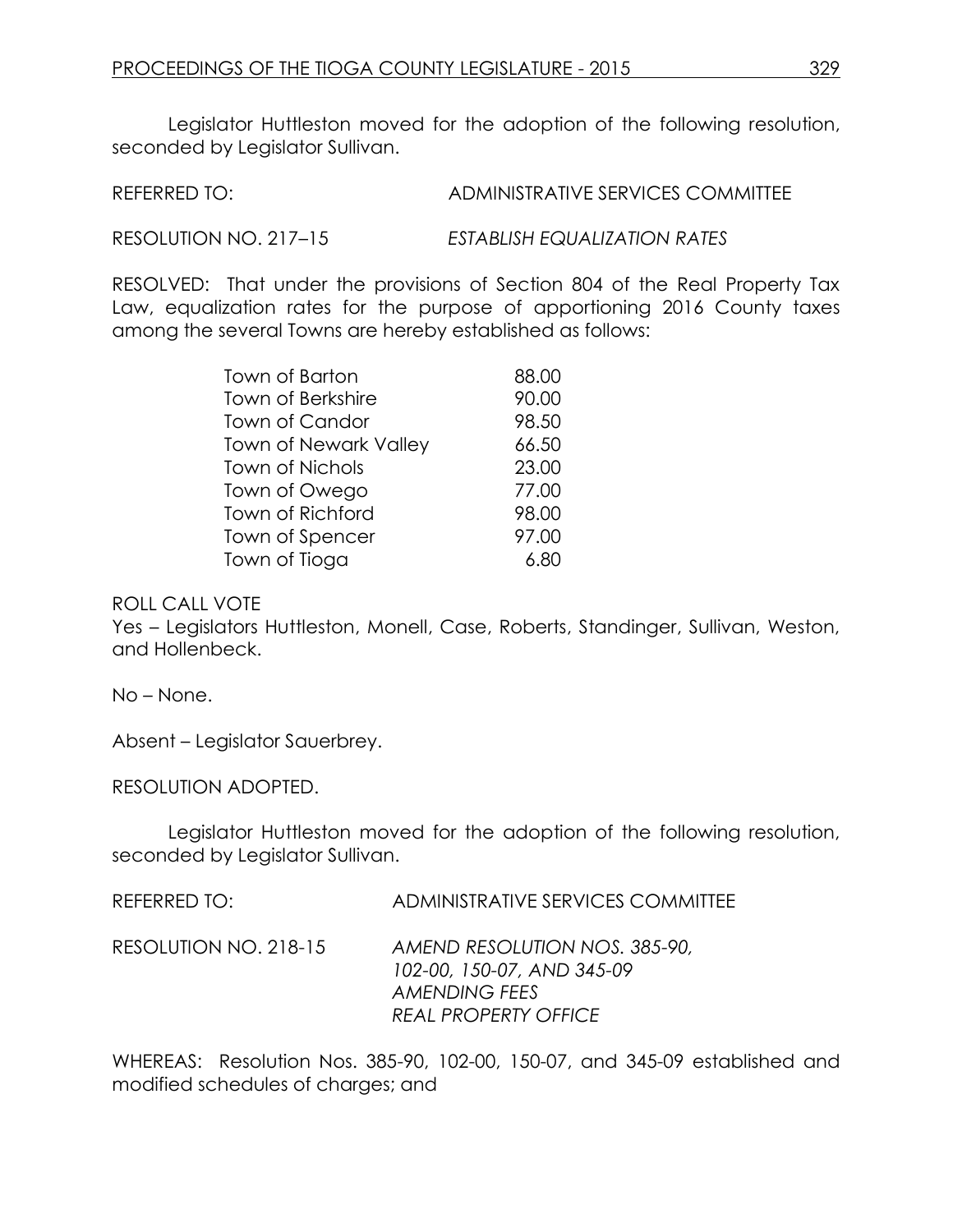WHEREAS: The cost of supplies and services have increased; and

WHEREAS: The Real Property Tax Service Agency has recommended that the fee schedules be revised and established for new services, be it therefore

RESOLVED: That Resolution Nos. 385-90, 102-00, 150-07, and 345-09 be hereby amended and that the fees for Real Property Administrative services be and hereby are established and modified as follows effected as of 01/01/2016:

| Preparation of school district and village tax bills, per bill                     | .65    |
|------------------------------------------------------------------------------------|--------|
| Tax map 30x42 all individuals, attorneys or private corporations                   | 10.00  |
| Tax map 30x42 Assessors, 1st copy no charge, thereafter per copy                   | 3.00   |
| Tax map 30x42 all Village, Town & Schools per copy                                 | 3.00   |
| Tax map 17x21 all individuals, attorneys or private corporations                   | 5.00   |
| Tax map 17x21 Assessors, per copy                                                  | 1.00   |
| Mailing a single map                                                               | 3.00   |
| Assessment rolls & indexes printed, all towns other than Owego, per town           | 50.00  |
| Assessment rolls & indexes printed, town of Owego                                  | 80.00  |
| Assessment roll indexes, all towns other than Owego, per town                      | 15.00  |
| Assessment roll indexes, town of Owego                                             | 20.00  |
| GIS map, $8\frac{1}{2} \times 11$                                                  | 2.00   |
| GIS digital maps on CD                                                             | 600.00 |
| Additional layers included on CD, per layer                                        | 50.00  |
| RPS data files on CD, e-mailed,rps160d1,rps155p1,rps150p1, per tax entity          | 150.00 |
| Printed custom reports, minimum                                                    | 30.00  |
| Aerial photo, topo, or DOQQ, $8\frac{1}{2} \times 11$                              | 15.00  |
| Aerial photo, topo, or DOQQ, 17 x 21                                               | 20.00  |
| Aerial photo, topo, or DOQQ, 30x42                                                 | 30.00  |
| Printed address labels, per page of 30 (minimum)                                   | 2.00   |
| RPS Database (scrubbed) (county)                                                   | 300.00 |
| Screen prints, each                                                                | .50    |
| pdf tax map files, e-mailed, per map.                                              | 1.00   |
| Sales report (one year)                                                            | 30.00  |
| Area map with coordinates, up to 12 pts., $8\frac{1}{2} \times 11$                 | 10.00  |
| <b>ROLL CALL VOTE</b>                                                              |        |
| Yes – Legislators Huttleston, Monell, Case, Roberts, Standinger, Sullivan, Weston, |        |
| and Hollenbeck.                                                                    |        |

No – None.

Absent – Legislator Sauerbrey.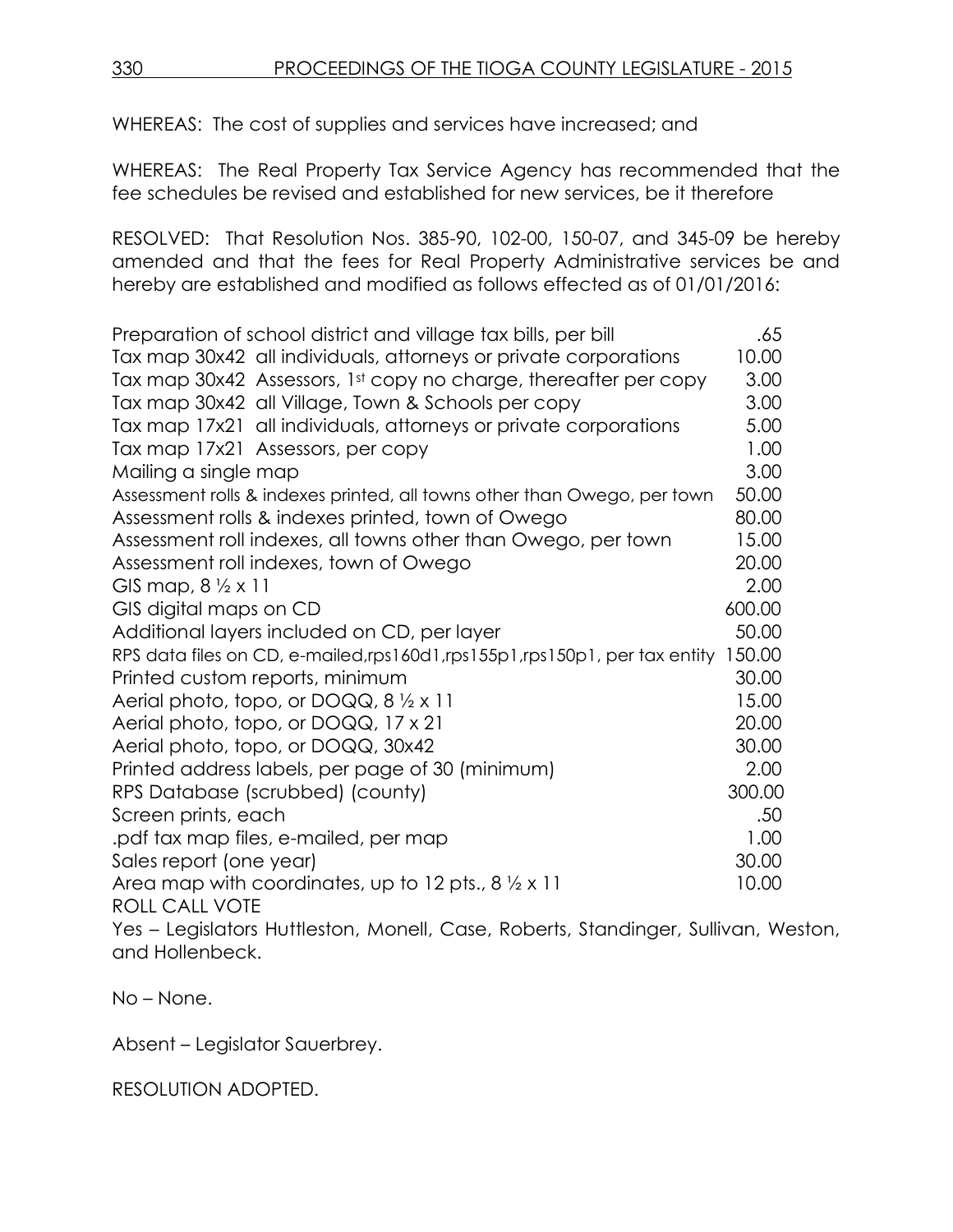Legislator Roberts moved for the adoption of the following resolution, seconded by Legislator Sullivan.

## REFERRED TO: PUBLIC WORKS COMMITTEE

### RESOLUTION NO. 219-15 *AUTHORIZE EXTENSION OF TIOGA COUNTY OFFICE BUILDINGS GARBAGE COLLECTION/DISPOSAL SERVICES CONTRACT*

WHEREAS: Taylor Garbage was awarded Tioga County Office Buildings Garbage Collection/Disposal Services contract for a three year period commencing January 1, 2013, said bid being \$8,988 per year. Bid specifications also included an optional two (2) year extension with the price at the bid amount adjusted by the compounded increase in the Consumer Price Index (CPI) from the previous three (3) years; and

WHEREAS: Taylor Garbage is interested in extending the program for two (2) years at the adjusted rate according to the CPI; and

WHEREAS: The current compounded CPI will be calculated from January 1, 2013 through December 31, 2015; however, the December 31, 2015 CPI will not be released until early 2016. The 2013 CPI was 2.3%; the 2014 CPI was 2.5%; and the first half 2015 semiannual CPI was 2.5%; therefore be it

RESOLVED: That the Tioga County Legislature extend the Tioga County Office Buildings Garbage Collection/Disposal Services contract with Taylor Garbage for a two (2) year period at the bid amount adjusted by the compounded increase in the Consumer Price Index (CPI) from the said dates and commencing January 1, 2016.

#### ROLL CALL VOTE

Yes – Legislators Huttleston, Monell, Case, Roberts, Standinger, Sullivan, Weston, and Hollenbeck.

No – None.

Absent – Legislator Sauerbrey.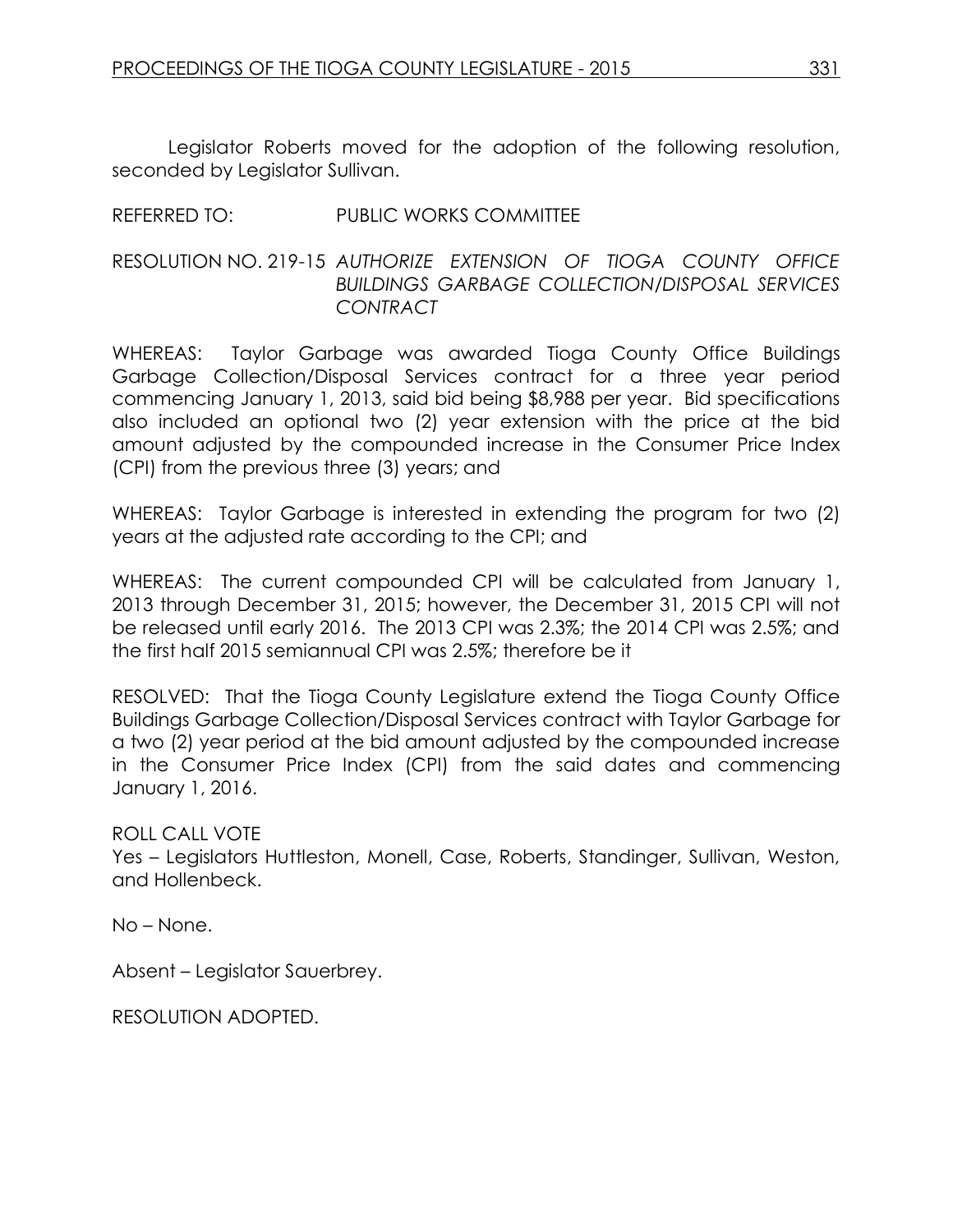Legislator Roberts moved for the adoption of the following resolution, seconded by Legislator Sullivan.

REFERRED TO: PUBLIC WORKS

RESOLUTION NO. 220-15 *AUTHORIZING THE IMPLEMENTATION AND FUNDING IN THE FIRST INSTANCE 100% OF THE FEDERAL-AID AND STATE "MARCHISELLI" PROGRAM-AID ELIGIBLE COSTS OF A TRANSPORTATION FEDERAL-AID PROJECT AND APPROPRIATING FUNDS THEREFORE PIN 9753.83 SUPPLEMENTAL AGREEMENT #2*

WHEREAS: A Project for the Tioga County Bridge Maintenance pin 9753.83 (the "Project") is eligible for funding under Title 23 US Code, as amended, that calls for the apportionment of the costs such program to be borne at the ratio of 80% Federal funds and 20% non-Federal funds; and

WHEREAS: The County of Tioga desires to advance the Project by making a commitment of 100% of the Federal and non-Federal share of the costs of the Preliminary Engineering/Design and Construction and Construction Supervision and Inspection work; therefore be it

RESOLVED: That the Tioga County Legislature hereby approves the abovesubject project; and be it further

RESOLVED: That the Tioga County Legislature hereby authorizes the County of Tioga to pay in the first instance 100% of the Federal and non-Federal share of the increased cost of the Construction and Construction Supervision and Inspection work for the Project or portions thereof; and be it further

RESOLVED: That the sum of \$16,017 is hereby appropriated from Maintenance, Roads and Bridges Account D5110.40 use code 50 and made available to cover the increased cost of participation in the above phase of the Project; and be it further

RESOLVED: That the Tioga County Legislature authorizes the following transfer of funds:

|     | FROM: Federal Aid Projects Account D4502       | \$12,813.60 |
|-----|------------------------------------------------|-------------|
|     | State Aid Project D3502                        | \$ 3,203.40 |
| TO: | Bridge Maintenance Project Account D5110.40-50 | \$16,017.00 |

And be it further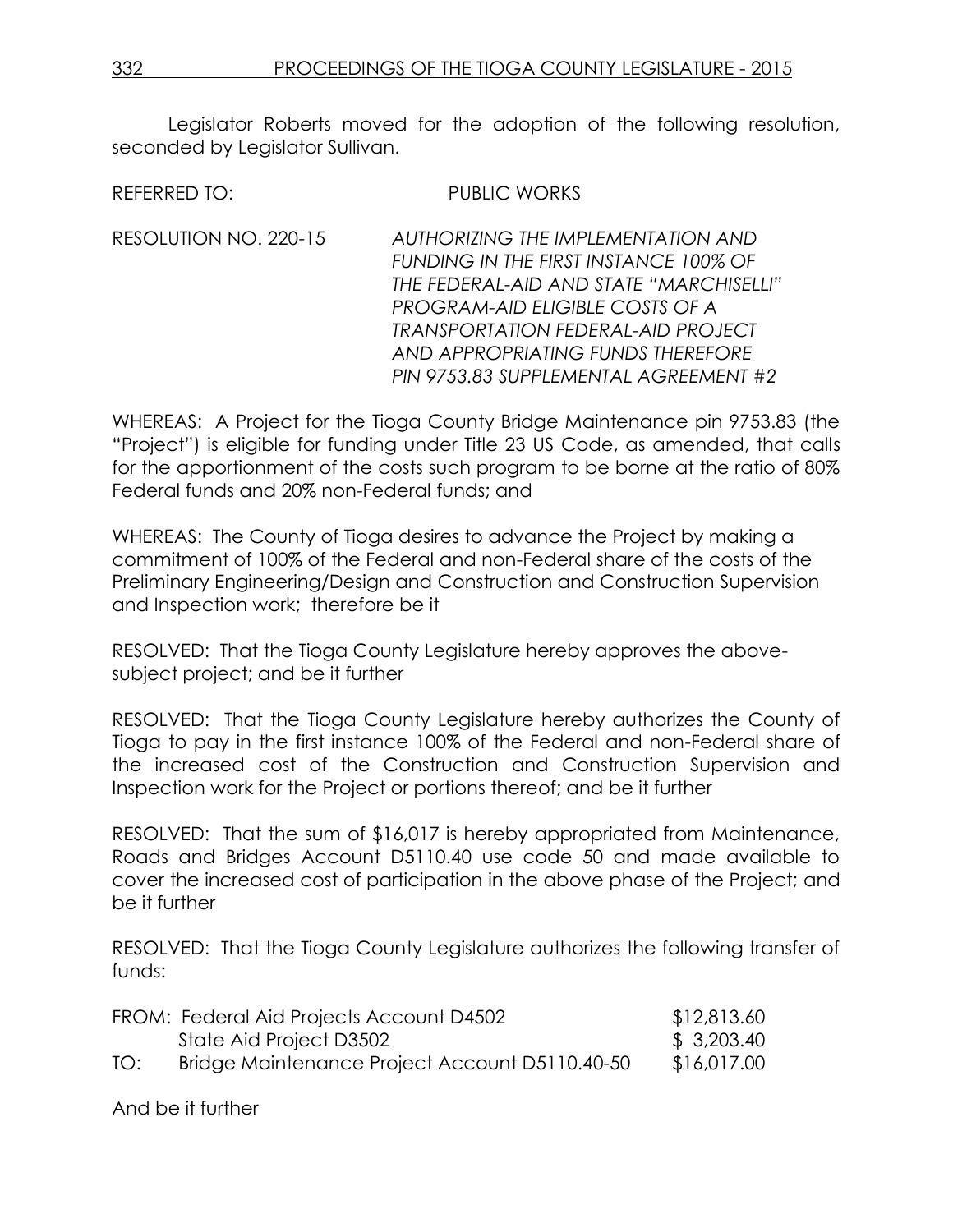RESOLVED: That in the event the full Federal and non-Federal share costs of the project exceeds the amount appropriated above the Tioga County Legislature shall convene as soon as possible to appropriate said excess amount immediately upon the notification by the New York State Department of Transportation thereof; and be it further

RESOLVED: That the Chair of the Tioga County Legislature be and is hereby authorized to execute all necessary Agreements, certifications or reimbursement requests for Federal Aid/or Marchiselli Aid on behalf of the County of Tioga with the New York State Department of Transportation in connection with the advancement or approval of the Project and providing for the administration of the Project and the municipality's first instance funding of project costs and permanent funding of the local share of Federal-aid and State-aid eligible Project costs and all Project costs within appropriations therefore that are not so eligible; and be it further

RESOLVED: That a certified copy of this resolution be filed with the New York State Commissioner of Transportation by attaching it to any necessary Agreement in connection with the Project; and be it further

RESOLVED: This Resolution shall take effect immediately.

#### ROLL CALL VOTE

Yes – Legislators Huttleston, Monell, Case, Roberts, Standinger, Sullivan, Weston, and Hollenbeck.

No – None.

Absent – Legislator Sauerbrey.

RESOLUTION ADOPTED.

Legislator Hollenbeck moved for the adoption of the following resolution, seconded by Legislator Sullivan.

REFERRED TO: FINANCE/LEGAL

RESOLUTION NO. 221-15 *AUTHORIZATION TO EXECUTE ENGAGEMENT LETTER FROM COUGHLIN & GERHART, LLP TO PROVIDE SERVICES REGARDING IN THE MATTER OF OTERO BANKRUPTCY*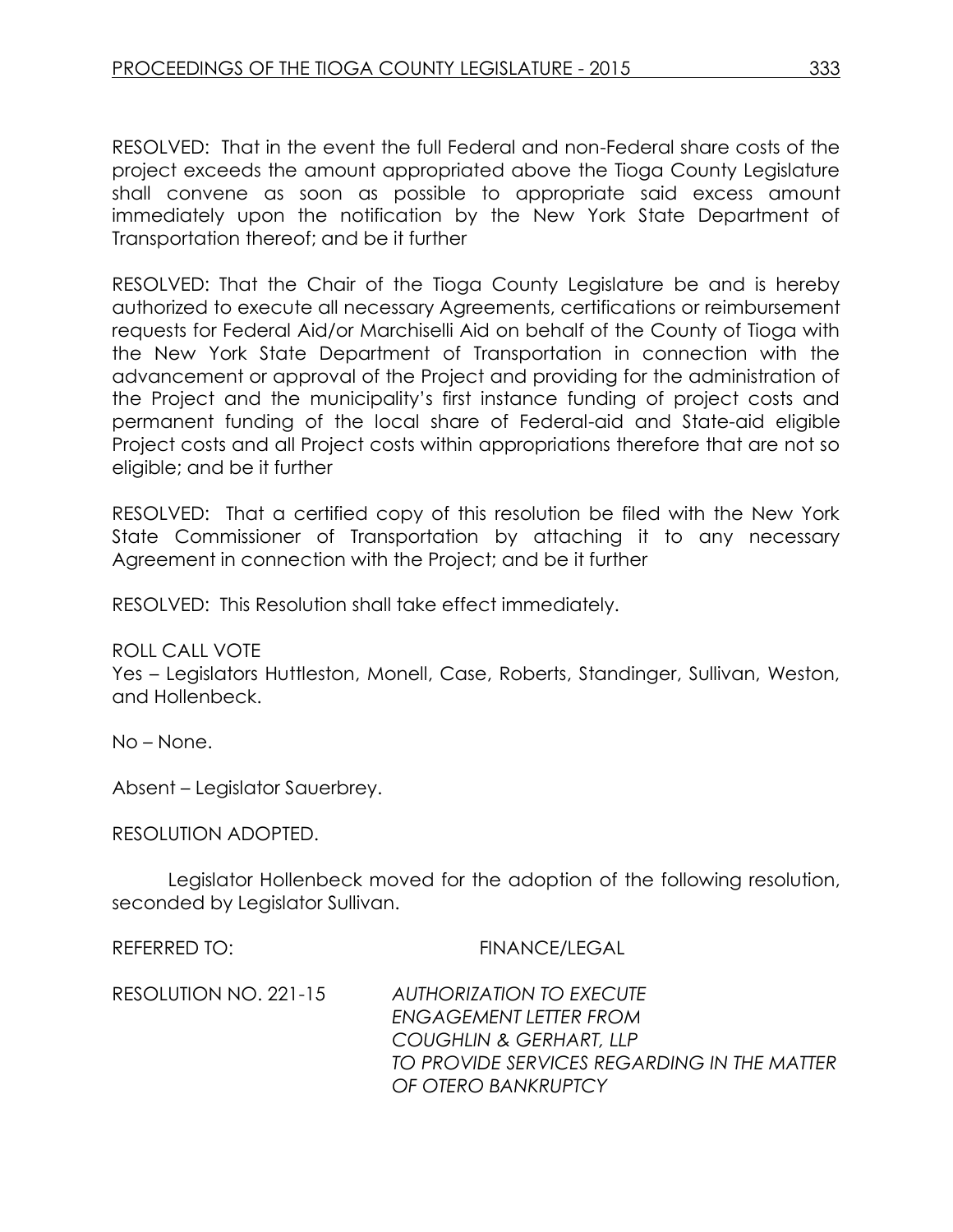WHEREAS: Jose Otero and Nancy Otero have brought a motion in Federal Bankruptcy Court against Tioga County; and

WHEREAS: Tioga County wishes to retain the services of Coughlin and Gerhart LLP to defend the action; and

WHEREAS: Coughlin and Gerhart LLP has set forth the services they will provide in an engagement letter; now therefore be it

RESOLVED: That the Tioga County Legislature hereby authorizes Legislative Chair Martha Sauerbrey to sign said engagement letter from Coughlin and Gerhart LLP for said services retroactive to August 27, 2015.

ROLL CALL VOTE

Yes – Legislators Huttleston, Monell, Case, Roberts, Standinger, Sullivan, Weston, and Hollenbeck.

No – None.

Absent – Legislator Sauerbrey.

RESOLUTION ADOPTED.

Legislator Weston moved for the adoption of the following resolution, seconded by Legislator Standinger.

| REFERRED TO:          | <b>PUBLIC SAFETY COMMITTEE</b><br>PERSONNEL COMMITTEE                                                                                                  |
|-----------------------|--------------------------------------------------------------------------------------------------------------------------------------------------------|
| RESOLUTION NO. 222–15 | APPROVE THE BUREAU OF FIRE TO<br>CONTRACT WITH DR. AARON<br>DAGGY AS MEDICAL DIRECTOR<br>TO OVERSEE THE BUREAU OF FIRE<br><b>EMS TRAINING PROGRAMS</b> |

WHEREAS: The New York State Department of Health requires that each organization providing EMS training to Fire and EMS units have a Medical Director to oversee such training programs; and

WHEREAS: The Tioga County Bureau of Fire provides such EMS Education to the Fire Departments, Emergency Squads and other organizations in Tioga County; and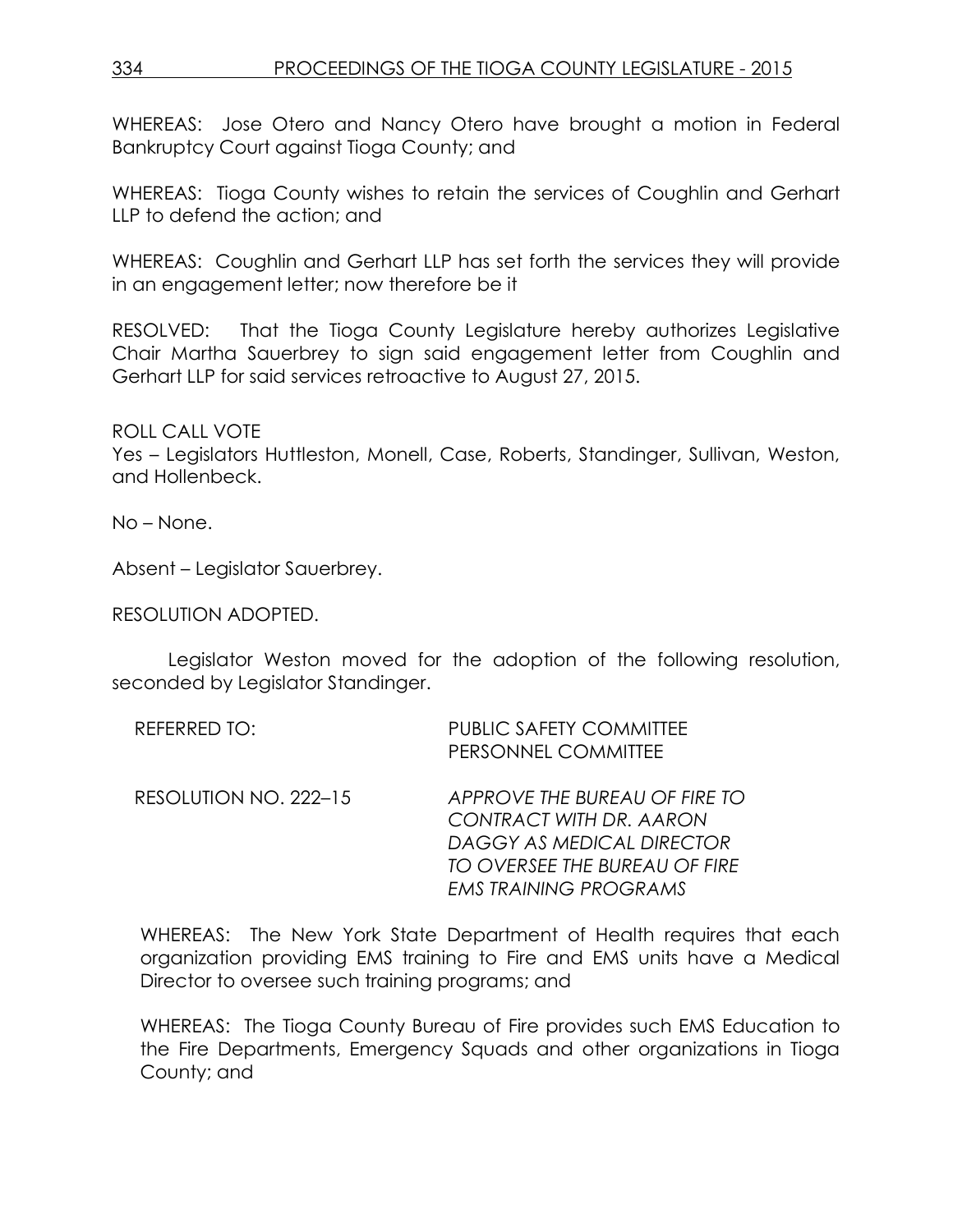WHEREAS: Due to a recent change in the County Medical Director, that duty was omitted from the County Medical Directors job description; and

WHEREAS: Dr. Aaron Daggy has expressed an interest in performing this task for the Bureau of Fire; therefore be it

RESOLVED: That the Tioga County Legislature, after approval by the County Attorney, hereby authorizes the Bureau of Fire to enter into a contract with Dr. Aaron Daggy for services as Medical Director for EMS Training for the sum of \$3,000.00 per year; and be it further

RESOLVED: That this funding will come out of the current Bureau of Fire Budget and cause no increase to the Bureau's Annual Budget.

ROLL CALL VOTE

Yes – Legislators Huttleston, Monell, Case, Roberts, Standinger, Sullivan, Weston, and Hollenbeck.

No – None.

Absent – Legislator Sauerbrey.

RESOLUTION ADOPTED.

Legislator Standinger moved for the adoption of the following resolution, seconded by Legislator Sullivan.

REFERRED TO: HEALTH AND HUMAN SERVICES COMMITTEE PERSONNEL COMMITTEE

RESOLUTION NO. 223-15 *ABOLISH ONE (1) ACCOUNT CLERK-TYPIST POSITION MENTAL HYGIENE DEPARTMENT*

WHEREAS: Legislative approval is required for the abolishment of any position within Tioga County; and

WHEREAS: The Mental Hygiene Department has identified areas to reorganize staff to be more effective and efficient in light of the creation of a Billing Specialist position; and

WHEREAS: Said reorganization will involve the abolishment of one (1) Account Clerk-Typist position; therefore be it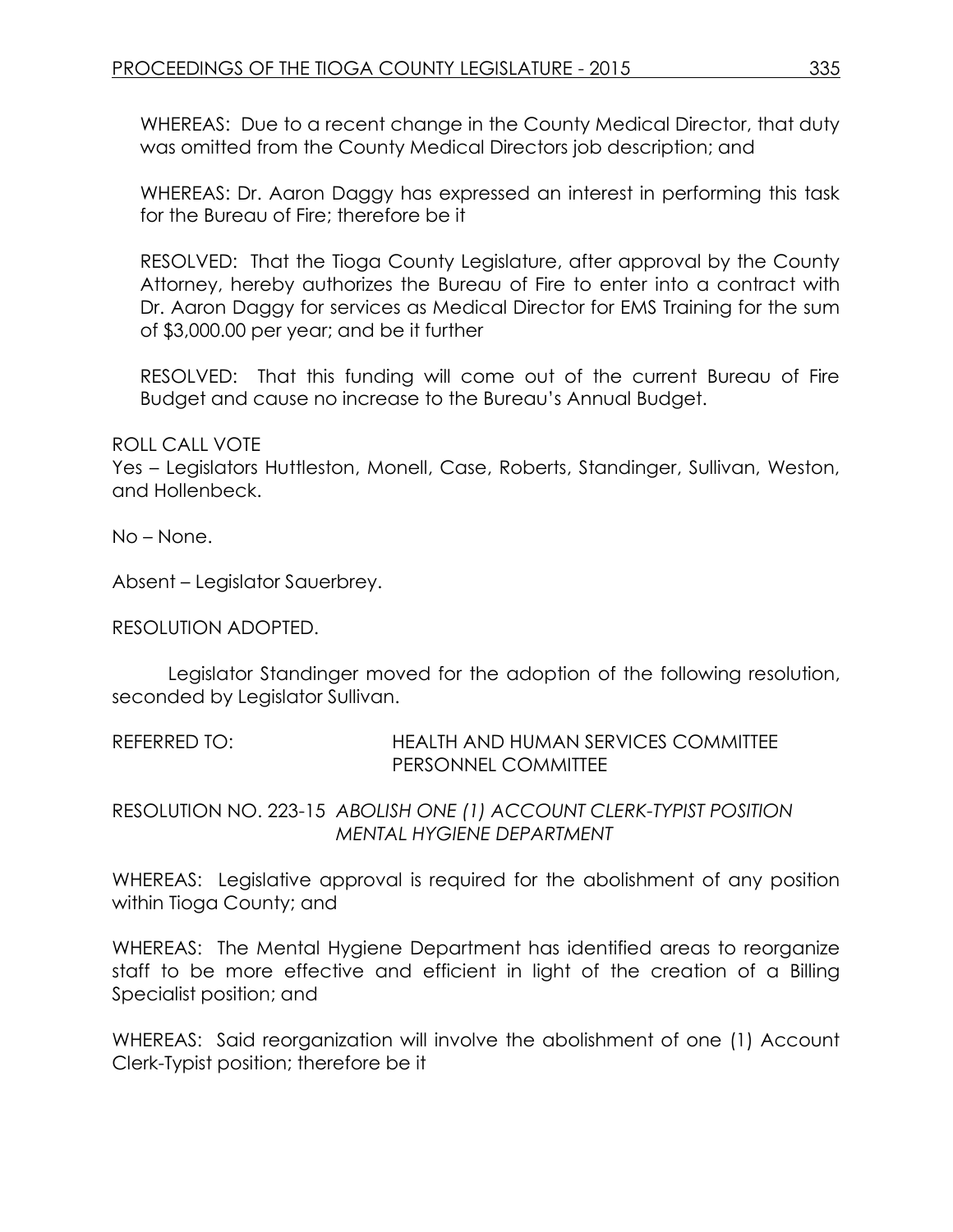RESOLVED: That the Director of Community Services be authorized to abolish one (1), full-time Account Clerk-Typist position effective at the close of business on September 18, 2015; and be it further

RESOLVED: That the Mental Hygiene Department's 2015 authorized full-time headcount figure will be reduced by 1 (from 33 to 32) effective September 18, 2015.

ROLL CALL VOTE Yes – Legislators Huttleston, Monell, Case, Roberts, Standinger, Sullivan, Weston, and Hollenbeck.

No – None.

Absent – Legislator Sauerbrey.

RESOLUTION ADOPTED.

Legislator Hollenbeck moved for the adoption of the following resolution, seconded by Legislator Standinger.

| REFERRED TO:          | <b>FINANCE COMMITTEE</b><br>PERSONNEL COMMITTEE                            |
|-----------------------|----------------------------------------------------------------------------|
| RESOLUTION NO. 224-15 | AUTHORIZE APPOINTMENT OF<br><b>ACCOUNTANT</b><br><b>TREASURER'S OFFICE</b> |

WHEREAS: A vacancy currently exists for an Accountant position in the Tioga County Treasurer's office; and

WHEREAS: After conducting interviews, the Treasurer has identified a qualified candidate for this position; and

WHEREAS: The Treasurer has determined said candidate's experience to be equivalent to the former incumbent's and would like to offer similar compensation to his selected candidate; therefore be it

RESOLVED: That the Tioga County Treasurer is hereby authorized to provisionally appoint Thomas Blumenthal to the position of Accountant retroactive to September 14, 2015, at an annual non-union salary of \$42,000, pending the outcome of a civil service examination; and be it further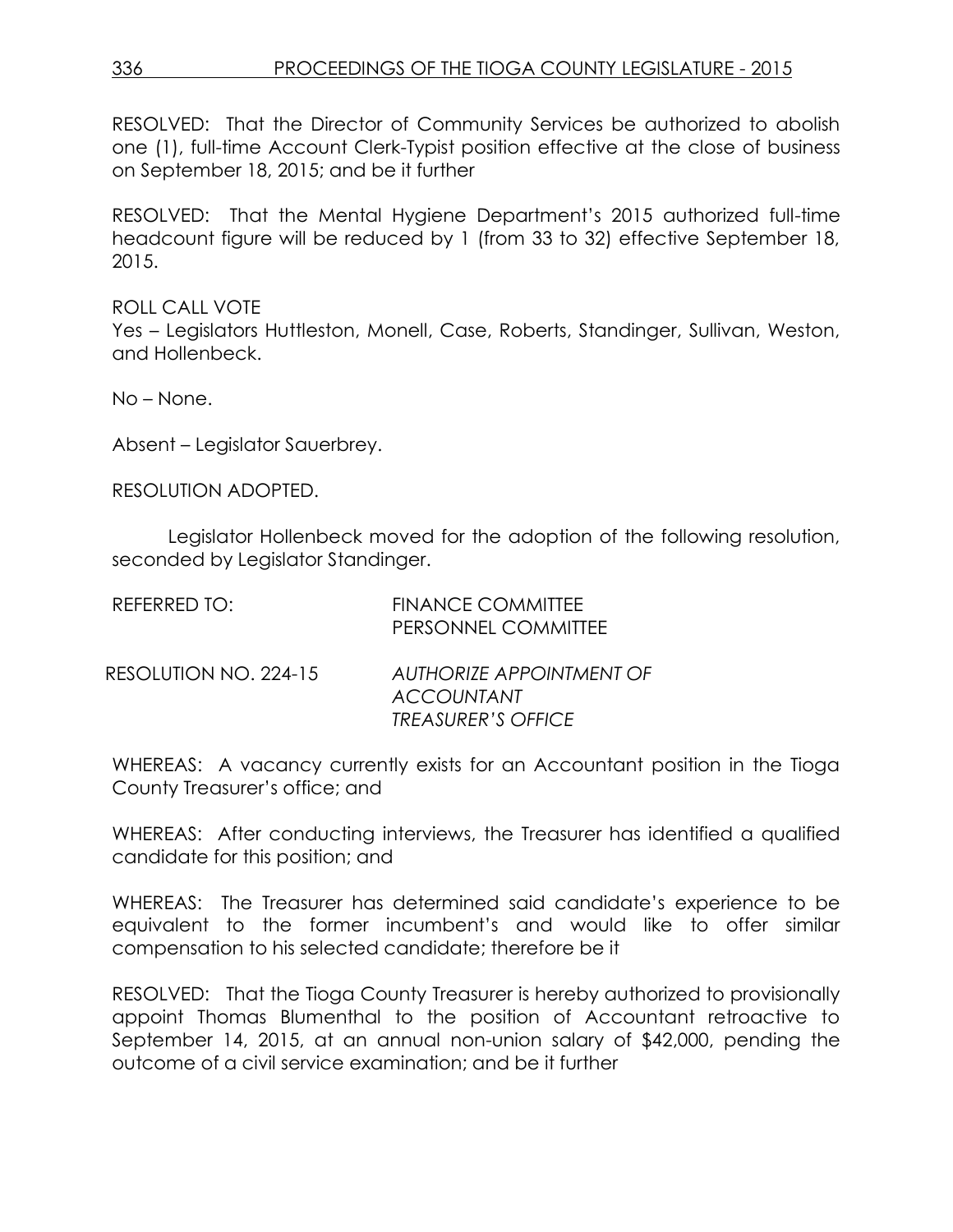RESOLVED: In accordance with Policy 44, Mr. Blumenthal shall not receive a salary increase on January 1, 2016, and instead he will be evaluated within 6 months in order to determine any salary increase at that time.

#### ROLL CALL VOTE

Yes – Legislators Huttleston, Monell, Case, Roberts, Standinger, Sullivan, Weston, and Hollenbeck.

No – None.

Absent – Legislator Sauerbrey.

RESOLUTION ADOPTED.

Legislator Hollenbeck made a motion to have the following late-filed resolutions considered, seconded by Legislator Monell and carried.

Legislator Hollenbeck moved for the adoption of the following resolution, seconded by Legislator Monell.

REFERRED TO: LEGISLATIVE COMMITTEE

RESOLUTION NO. 225-15 *AUTHORIZE APPOINTMENT OF 1st ASSISTANT DISTRICT ATTORNEY DISTRICT ATTORNEY'S OFFICE*

WHEREAS: The 1st Assistant District Attorney has announced his resignation effective September 18, 2015; and

WHEREAS: In order to maintain office efficiencies, the District Attorney seeks to immediately fill this vacancy by promoting the 2nd District Attorney to the position; therefore be it

RESOLVED: That the Tioga County District Attorney is hereby authorized to appoint Cheryl A. Mancini to the position of 1st Assistant District Attorney at an annual salary of \$60,000 effective September 21, 2015.

### ROLL CALL VOTE

Yes – Legislators Huttleston, Monell, Case, Roberts, Standinger, Sullivan, Weston, and Hollenbeck.

No – None.

Absent – Legislator Sauerbrey.